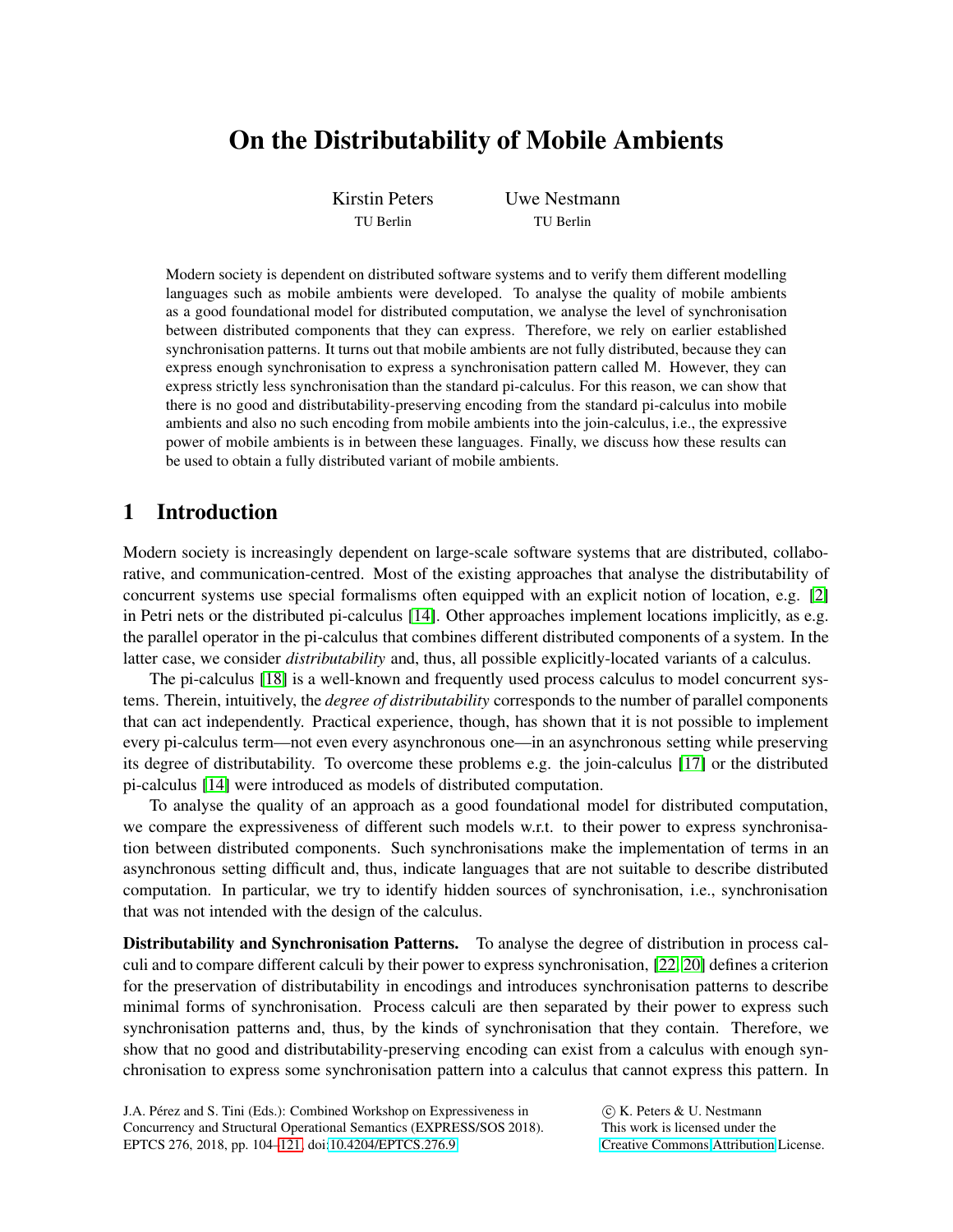

<span id="page-1-0"></span>Figure 1: A fully reachable pure M in Petri nets (a), the M as state in a transition system (b), and the synchronisation pattern  $\star$  in Petri nets (c).

this sense, synchronisation patterns have two purposes: (1) First, they describe some particular form or level of synchronisation in an abstract and model-independent way. Thereby, they help to spot forms of synchronisation—in particular, forms of synchronisation that were not intended with the design of the respective calculus. (2) Second, they allow to separate calculi along their ability to express the respective pattern and the respective level of synchronisation.

In [\[22\]](#page-16-4), two synchronisation patterns, the pattern M and the pattern  $\star$ , are highlighted. An M, as visualised in Figure [1](#page-1-0) (a), describes a Petri net that consists of two parallel transitions (*a* and *c*) and one transition (*b*) that is in conflict with both of the former. In other words, it describes a situation where either two parts of the net can proceed independently or they synchronise to perform a single transition together. [\[11,](#page-16-6) [12\]](#page-16-7) states that a Petri net specification can be implemented in an asynchronous, fully distributed setting iff it does not contain a fully reachable pure M. Accordingly, they denote such Petri nets as distributable. They also present a description of a fully reachable pure M as conditions on a state  $P^{M}$  in a step transition system, as visualized in Figure [1](#page-1-0) (b), which allows us to directly use this pattern to reason about process calculi. Note that *a*, *b*, and *c* in Figure [1](#page-1-0) (b) are not labels. They serve just to distinguish different steps. Moreover,  $x \parallel y$  refer to the parallel execution of x and y, given a step semantics. Hence, a process calculus is distributable iff it does not contain a non-local M. A  $\star$  is a chain of conflicting and distributable steps as they occur in an M that build a circle of odd length. The Figure [1](#page-1-0) (c) nicely illustrates this circle of M. There is e.g. one M consisting of the transitions *a*, *b*, and *c* with their corresponding two places. Another M is build by the transitions *b*, *c*, and *d* with their corresponding two places and so on.

These patterns are then used to locate various  $\pi$ -like calculi within a hierarchy with respect to the level of synchronisation that can be expressed in these languages. More precisely, [\[22\]](#page-16-4) shows that (1) the join-calculus is distributed, because it does not contain either of the two synchronisation patterns, (2) the asynchronous pi-calculus and its extension with separate choice can express the pattern M but no pattern  $\star$ , whereas the standard pi-calculus with mixed choice contains M's and  $\star$ 's.

**Mobile Ambients.** In the current paper, we use the technique derived in [\[22\]](#page-16-4) to analyse the degree of distribution in mobile ambients. Mobile ambients were introduced in [\[4,](#page-16-8) [5\]](#page-16-9). Similar to the join-calculus, mobile ambients were designed as a calculus for distributed systems. But, in contrast to the join-calculus, they do contain the pattern M, as we show in the following. Accordingly, mobile ambients are not fully distributed and their implementation in a fully distributed setting is difficult. Fortunately, the little amount of synchronisation that is contained in mobile ambients is not enough to express the  $\star$ . Thus, mobile ambients are less synchronous than, e.g., the standard pi-calculus. Moreover, the nature of the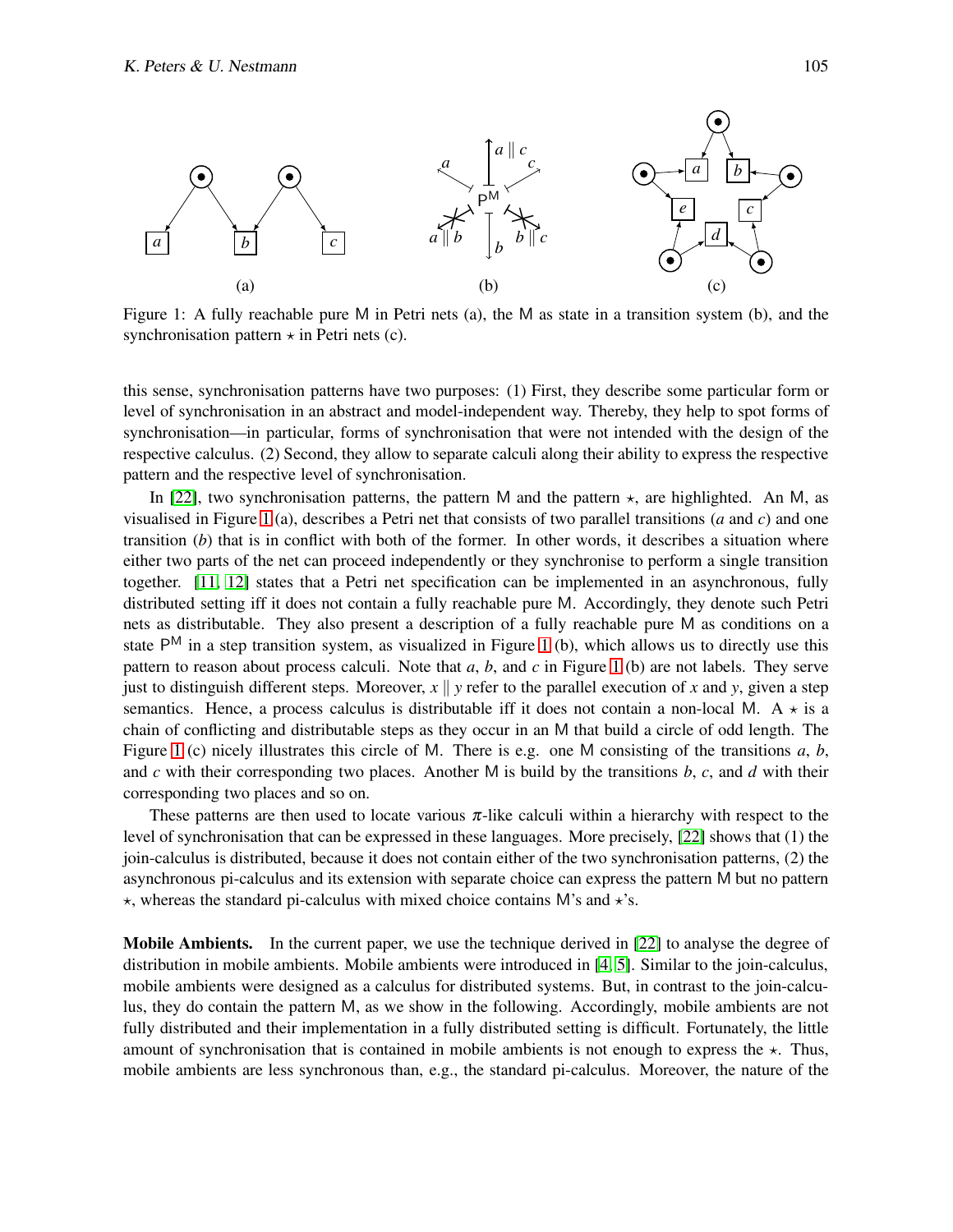pattern M that we find in mobile ambients tells us what kind of features lead to synchronisation in mobile ambients. More precisely, we show that synchronisation in mobile ambients results from the so-called open-actions and the fact that different ambients may share the same name. This observation allows us to discuss ways to obtain a variant of mobile ambients that is free of hidden synchronisations and can, thus, be implemented easily in a distributed setting.

**Overview.** Section [2](#page-2-0) introduces process calculi (§ [2.1\)](#page-2-1), mobile ambients (§ [2.2\)](#page-4-0), encodings (§ [2.3\)](#page-5-0), and synchronisation patterns together with some results of  $[22]$  (§ [2.4\)](#page-7-0) that are necessary for this paper. In Section [3,](#page-10-0) we show that mobile ambients can express enough synchronisation to contain pattern M and that this implies that there is no good and distributability-preserving encoding from mobile ambients into the join-calculus. Section [4](#page-11-0) analyses the nature of conflicts in mobile ambients that limits the forms of synchronisation they can express. It is shown that mobile ambients do not contain  $\star$ -patterns; this separates them from the standard pi-calculus. The observations on the nature of synchronisation in mobile ambients is then used in Section [5](#page-13-0) to discuss ways to obtain a distributed variant of mobile ambients. We conclude with Section [6.](#page-14-0) The missing proofs can be found in [\[21\]](#page-16-10).

# <span id="page-2-0"></span>2 Technical Preliminaries

We start with some general observations on process calculi and the relevant notions that we need for the comparison of process calculi as described in [\[22\]](#page-16-4). Then we describe the calculus of mobile ambients as introduced in [\[4,](#page-16-8) [5\]](#page-16-9) and "good" encodings as defined in [\[13\]](#page-16-11). Finally, we shortly revise the results of [\[22\]](#page-16-4) that are relevant for our analysis of mobile ambients.

### <span id="page-2-1"></span>2.1 Process Calculi

A *process calculus* is a language  $\mathcal{L} = \langle \mathcal{P}, \rightarrow \rangle$  that consists of a set of process terms  $\mathcal{P}$  (its syntax) and a relation  $\mapsto$  :  $\mathscr{P} \times \mathscr{P}$  on process terms (its reduction semantics). We often refer to process terms also simply as processes or as terms and use upper case letters  $P, Q, R, \ldots, P', P_1, \ldots$  to range over them.

Assume a countably-infinite set  $N$ , whose elements are called *names*. We use lower case letters  $a,b,c,\ldots,a',a_1,\ldots$  to range over names. Let  $\tau \notin \mathcal{N}$ . The *syntax* of a process calculus is usually defined by a context-free grammar defining operators, i.e., functions op :  $\mathcal{N}^n \times \mathcal{P}^m \to \mathcal{P}$ . An operator of arity 0, i.e.,  $m = 0$ , is a *constant*. The arguments that are again process terms are called *subterms* of *P*.

<span id="page-2-2"></span>**Definition 2.1** (Subterms). Let  $\langle \mathcal{P}, \longmapsto \rangle$  be a process calculus and  $P \in \mathcal{P}$ . The set of *subterms* of  $P =$ op  $(x_1, \ldots, x_n, P_1, \ldots, P_m)$  is defined recursively as  $\{P\} \cup \{P' \mid \exists i \in \{1, \ldots, m\} \cdot P'$  is a subterm of  $P_i\}$ .

With Definition [2.1,](#page-2-2) every term is a subterm of itself and constants have no further subterms. We add the special constant  $\checkmark$  to each process calculus. Its purpose is to denote *success* (or *successful termination*) which allows us to compare the abstract behaviour of terms in different process calculi as described in Section [2.3.](#page-5-0) Therefore, we require that each language defines a predicate  $P \downarrow \checkmark$  that holds if the term *P* is successful (or has terminated successfully). Usually, this predicate holds if *P* contains an occurrence of  $\checkmark$  that is *unguarded* (see mobile ambients below).

A *scope* defines an area in which a particular name is known and can be used. For several reasons, it can be useful to restrict the scope of a name. For instance to forbid interaction between two processes or with an unknown and, hence, potentially untrusted environment. Names whose scope is restricted such that they cannot be used beyond their scope are called *bound names*. The remaining names are called *free names*. As ususal, we define three sets of names occurring in a process term: the set  $n(P)$  of all of *P*'s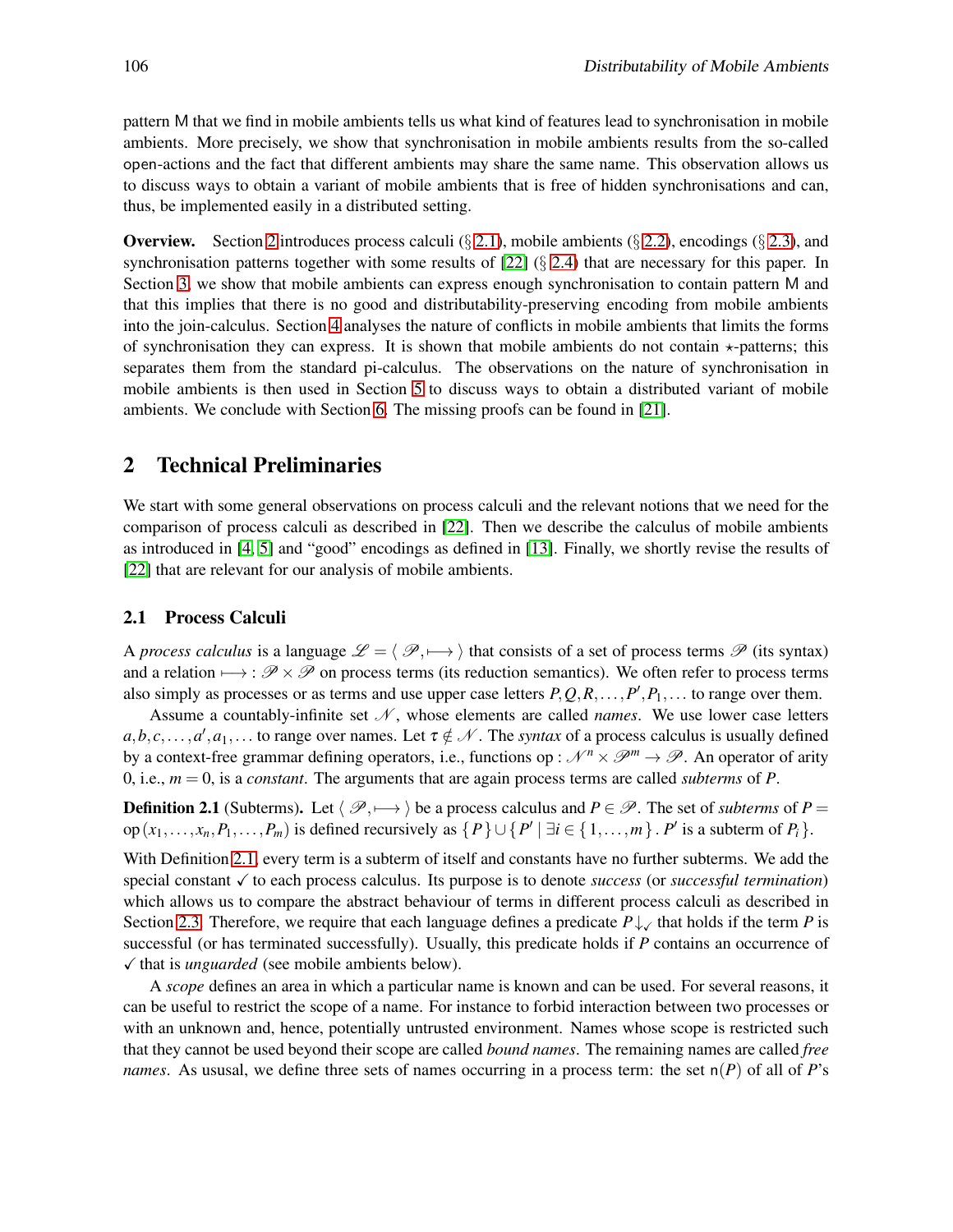names, and its subsets  $fn(P)$  of free names and  $bn(P)$  of bound names. In the case of bound names, their syntactical representation as lower case letters serves as a place holder for any fresh name, i.e., any name that does not occur elsewhere in the term. To avoid confusion between free and bound names or different bound names, bound names can be replaced with fresh names by  $\alpha$ -conversion. We write  $P \equiv_{\alpha} Q$  if P and  $Q$  differ only by  $\alpha$ -conversion.

We assume that the *semantics* is given as an *operational semantics* consisting of inference rules defined on the operators of the language [\[24\]](#page-17-1). For many process calculi, the semantics is provided in two forms, as *reduction semantics* and as *labelled transition semantics*. We assume that at least the reduction semantics  $\rightarrow$  is given as part of the definition, because its treatment is easier in the context of encodings. A single application of the reduction semantics is called a *(reduction) step* and is written as  $P \longmapsto P'$ . If  $P \mapsto P'$ , then *P'* is called *derivative* of *P*. Let  $P \mapsto$  (or  $P \nleftrightarrow$ ) denote the existence (absence) of a step from *P*, and let  $\implies$  denote the reflexive and transitive closure of  $\mapsto$ . A sequence of reduction steps is called a *reduction*. We write  $P \mapsto^{\omega}$  if *P* has an infinite sequence of steps and call *P convergent* if  $\neg (P \rightarrow^{\omega})$ . We also use *execution* to refer to a reduction starting from a particular term. A *maximal execution* of a process *P* is a reduction starting from *P* that cannot be further extended, i.e., that is either infinite or of the form  $P \Longrightarrow P' \not\longrightarrow$ .

We extend the predicate  $P \downarrow \checkmark$  to reachability of success. A term  $P \in \mathcal{P}$  reaches success, written as *P* ↓  $\downarrow$ , if it reaches a derivative that is successful, i.e.,  $P \Downarrow_{\checkmark} \triangleq \exists P'. P \Longrightarrow P' \wedge P' \downarrow_{\checkmark}$ . We write  $P \Downarrow_{\checkmark}$ , if  $P$ reaches success in every finite maximal execution.

To reason about environments of terms, we use functions on process terms called contexts. More precisely, a *context*  $\mathscr{C}([\cdot]_1,\ldots,[\cdot]_n): \mathscr{P}^n \to \mathscr{P}$  with *n* holes is a function from *n* terms into a term, i.e., given  $P_1, \ldots, P_n \in \mathcal{P}$ , the term  $\mathcal{C}(P_1, \ldots, P_n)$  is the result of inserting  $P_1, \ldots, P_n$  in the corresponding order into the *n* holes of  $\mathscr{C}$ .

We assume the calculi  $\pi_{\rm m}$  for the standard pi-calculus (with mixed choice) as defined in [\[18\]](#page-16-2) and its subcalculi the pi-calculus with only separate choice  $(\pi_s)$ , i.e., there all parts of the same choice construct are either all guarded by an input or all guarded by an output prefix, and the asynchronous pi-calculus  $(\pi_a)$  as introduced in [\[3,](#page-16-12) [15\]](#page-16-13). Moreover, we assume the join-calculus (J) as introduced in [\[8\]](#page-16-14).

Definition 2.2 (Syntax, [\[22\]](#page-16-4)). The sets of process terms are given by

$$
\mathscr{P}_{m} ::= P_{1} | P_{2} | \checkmark | (vn) P | !P | \Sigma_{i \in I} \pi_{i} P_{i}
$$
\n
$$
\pi ::= \overline{y} \langle \chi \rangle | y(x) | \tau
$$
\n
$$
\mathscr{P}_{s} ::= P_{1} | P_{2} | \checkmark | (vn) P | !P | \Sigma_{i \in I} \pi_{i}^{O} P_{i} | \Sigma_{i \in I} \pi_{i}^{I} P_{i}
$$
\n
$$
\pi^{O} ::= \overline{y} \langle \chi \rangle | \tau \text{ and } \pi^{I} ::= y(x) | \tau
$$
\n
$$
\mathscr{P}_{a} ::= 0 | P_{1} | P_{2} | \checkmark | (vn) P | !P | \overline{y} \langle \chi \rangle | y(x) .P | \tau P
$$
\n
$$
\mathscr{P}_{J} ::= 0 | P_{1} | P_{2} | \checkmark | y \langle \chi \rangle | \text{ def } \text{D} \text{ in } P
$$
\n
$$
J ::= y(x) | J_{1} | J_{2} \text{ and } D ::= J \triangleright P | D_{1} \wedge D_{2}
$$

for some names  $n, x, y, z \in \mathcal{N}$  and a finite index set *I*.

In all languages the *empty process* is denoted by 0 and *P*<sup>1</sup> | *P*<sup>2</sup> defines *parallel composition*. Within the pi-calculi *restriction* (ν*n*)*P* restricts the scope of the name *n* to the definition of *P* and !*P* denotes *replication.* The process term  $\sum_{i\in I}\pi_i.P_i$  represents *finite guarded choice*; as usual, the sum  $\sum_{i\in\{1,...,n\}}\pi_i.P_i$ is sometimes written as  $\pi_1 \cdot P_1 + \ldots + \pi_n \cdot P_n$  and 0 abbreviates the empty sum, i.e., where  $I = \emptyset$ . The input prefix  $y(x)$  is used to describe the ability of receiving the value x over link y and, analogously, the output prefix  $\bar{y}\langle z \rangle$  describes the ability to send a value *z* over link *y*. The prefix  $\tau$  describes the ability to perform an internal, not observable action. The choice operators of  $\pi_m$  and  $\pi_s$  require that all branches of a choice are guarded by one of these prefixes. We omit the match prefix, because it does not influence the results.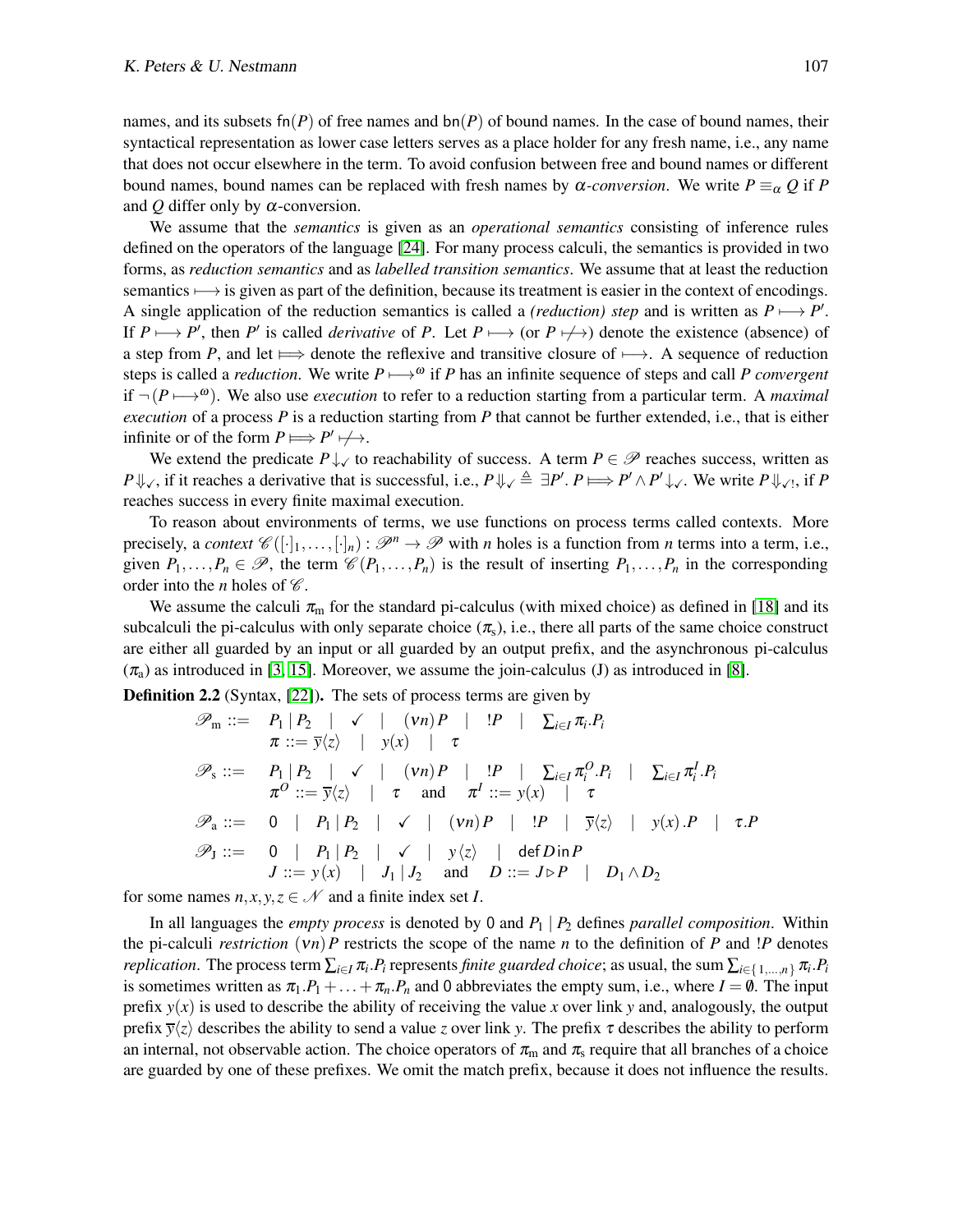In  $\mathscr{P}_J$  the operator  $y\langle z \rangle$  describes an output prefix similar to  $\mathscr{P}_a$ . A *definition* def *D* in *P* defines a new receiver on fresh names, where *D* consists of one or several elementary definitions  $J \triangleright P$  connected by ∧, *J* potentially joins several reception patterns *y*(*x*) connected by |, and *P* is a process. Note that def *D*in*P* unifies the concepts of restriction, input prefix, and replication of the pi-calculus.

As usual, the continuation 0 is often omitted, so e.g.  $y(x)$ . 0 becomes  $y(x)$ . In addition, for simplicity in the presentation of examples, we sometimes omit an action's object when it does not effectively contribute to the behaviour of a term, e.g. *y*(*x*).0 is written as *y*.0 or just *y*, and def  $y(x) \triangleright 0$  in  $y\langle z \rangle$  is abbreviated as def  $y \triangleright 0$  in *y*. Moreover, let  $(v\tilde{x})P$  abbreviate the term  $(vx_1)...(vx_n)P$ .

The definitions of free and bound names are completely standard, i.e., names are bound by restriction and as parameter of input and  $n(P) = \text{fn}(P) \cup \text{bn}(P)$  for all P. In the join-calculus the definition def D in P binds for all elementary definitions  $J_i \triangleright P_i$  in *D* and all join pattern  $y_{i,j}(x_{i,j})$  in  $J_i$  the *received variables*  $x_{i,j}$  in the corresponding  $P_i$  and the *defined variables*  $y_{i,j}$  in  $P$ .

To compare process terms, process calculi usually come with different well-studied equivalence relations (see [\[10\]](#page-16-15) for an overview). A special kind of equivalence with great importance to reason about processes are *congruences*, i.e., the closure of an equivalence with respect to contexts. Process calculi usually come with a special congruence  $\equiv \subseteq \mathcal{P} \times \mathcal{P}$  called *structural congruence*. Its main purpose is to equate syntactically different process terms that model quasi-identical behaviour. For the above variants of the pi-calculus we have:

$$
P \equiv Q \quad \text{if } P \equiv_{\alpha} Q \qquad P \mid 0 \equiv P \qquad P \mid Q \equiv Q \mid P \qquad P \mid (Q \mid R) \equiv (P \mid Q) \mid R \qquad !P \equiv P \mid !P
$$
  
(*vn*)0 \equiv 0 \qquad (*vn*) (*vm*) P \equiv (*vm*) (*vn*) P \qquad P \mid (*vn*) Q \equiv (*vn*) (P \mid Q) \qquad \text{if } n \notin \text{fn}(P)

The entanglement of input prefix and restriction within the definition operator of the join-calculus limits the flexibility of relations defined by sets of equivalence equations. Instead structural congruence is given by an extension of the chemical approach in [\[1\]](#page-16-16) by the heating and cooling rules. They operate on so-called solutions  $\mathcal{R} \vdash \mathcal{M}$ , where  $\mathcal{R}$  and  $\mathcal{M}$  are multisets. We have (1)  $\vdash P \mid Q \rightleftharpoons \vdash P, Q, (2) D \wedge E \vdash$  $\Rightarrow$  *D*,*E*  $\vdash$ , and (3)  $\vdash$  def *D* in  $P \rightleftharpoons \sigma_{dv}(D) \vdash \sigma_{dv}(P)$ , where only elements—separated by commas—that participate in the rule are mentioned and  $\sigma_{dv}$  instantiates the defined variables in *D* to distinct fresh names. Then  $P \equiv Q$  if *P* and *Q* differ only by applications of the  $\rightleftharpoons$ -rules, i.e., if  $\vdash P \rightleftharpoons \vdash Q$ .

The semantics of the above variants of the pi-calculus is given by the axioms

$$
\begin{array}{ccc}\n(\ldots + \tau.P + \ldots) \longmapsto P & (\ldots + y(x).P + \ldots) \mid (\ldots + \overline{y}\langle z\rangle .Q + \ldots) \longmapsto \{z/x\} P \mid Q \\
\text{for } \pi_{m} \text{ and } \pi_{s}, \text{ the axioms } \tau.P \longmapsto P \text{ and } y(x).P \mid \overline{y}\langle z\rangle \longmapsto \{z/x\} P \text{ for } \pi_{a}, \text{ and the three rules} \\
&\frac{P \longmapsto P'}{P \mid Q \longmapsto P' \mid Q} & \frac{P \longmapsto P'}{(vn)P \longmapsto (vn)P'} & \frac{P \equiv Q & Q \longmapsto Q' & Q' \equiv P'}{P \longmapsto P'}\n\end{array}
$$

that hold for all three variants  $\pi_m$ ,  $\pi_s$ , and  $\pi_a$ . The operational semantics of J is given by the heating and cooling rules (see structural congruence) and the reduction rule  $J \triangleright P \vdash \sigma_{rv}(J) \longmapsto J \triangleright P \vdash \sigma_{rv}(P)$ , where  $\sigma_{rv}$  substitutes the transmitted names for the distinct received variables.

Recursion or replication distinguishes itself from other operators by the fact that (one of) its subterms can be copied within rules of structural congruence in the pi-calculus or by reduction rules in the joincalculus while the operator itself is usually never removed during reductions. We call such operators and capabilities *recurrent*. We denote the parts of a term that are removed in reduction steps as *capabilities*.

#### <span id="page-4-0"></span>2.2 Mobile Ambients

*Mobile ambients* (MA) were introduced in [\[4,](#page-16-8) [5\]](#page-16-9) as a process calculus for distributed systems with mobile computations. They define *ambients* as bounded places on that computations may happen and that can be moved (with their computations). Their syntax is defined in two stages: the first stage describes *ambient processes* and the nesting of ambients; the second stage describes the movements of ambients.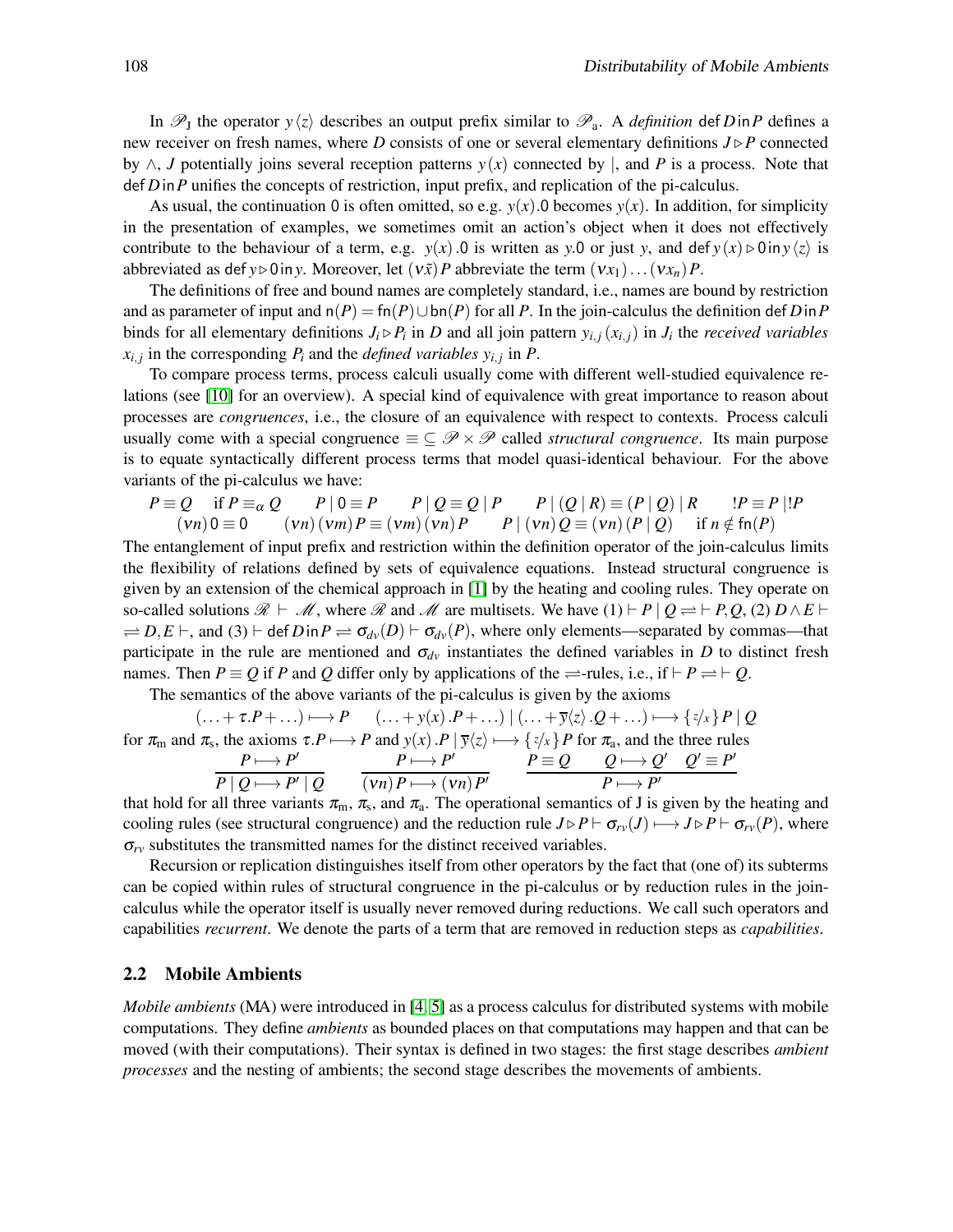**Definition 2.3** (Syntax, [\[5\]](#page-16-9)). The set of *ambient processes*  $\mathscr{P}_{MA}$  is given as

$$
\mathscr{P}_{\text{MA}} ::= \begin{array}{c|c|c|c|c|c|c} 0 & P_1 & P_2 & & \checkmark & (vn)P & | & !P & | & n[P] & | & M.P \\ \hline M ::= \text{in } n & \text{out } n & \text{open } n & & \end{array}
$$

for some names  $n \in \mathcal{N}$ .

The *empty process* is denoted by 0 and *P*<sup>1</sup> | *P*<sup>2</sup> define *parallel composition*. *Restriction* (ν*n*)*P* restricts the scope of the name *n* to the definition of *P*. *Replication* !*P* provides potentially infinitely many copies of *P*. The *n*[*P*] describes an *ambient n* in which the process *P* is located. Ambients may exhibit a tree structure induced by the nesting of ambient brackets. The term *M*.*P* defines the exercise of capability *M*, which could be either "in*n*" to *enter* ambient *n*, or "out*n*" to *exit* from ambient *n*, or "open*n*" to *open* ambient *n*. As usual, the continuation 0 is often omitted. Moreover, we often abbreviate *n*[0] by *n*[ ] and let  $(v\tilde{x})P$  abbreviate the term  $(vx_1)...(vx_n)P$ .

Restriction is the only binder of mobile ambients, i.e., the names are bound by restriction and all names of a process that are not bound by restriction are free. The "." in *M.P* denotes sequential composition, where the *M* guards the subterm *P*. A subterm of a process is unguarded if it is not hidden behind a guard. As usual,  $P \downarrow \sqrt{P}$  if *P* contains an unguarded occurrence of success.

For mobile ambients, [\[5\]](#page-16-9) define structural congruence as the least congruence that satisfies the rules of  $\equiv$  defined above and additionally the rules  $!0 \equiv 0$  and  $(vn)(m|P|) \equiv m[(vn)P]$  if  $n \neq m$ .

The reduction semantics of mobile ambients in [\[5\]](#page-16-9) consists of the axioms

$$
n[\text{in }m.P \mid Q] \mid m[R] \longmapsto m[n[P \mid Q] \mid R]
$$
  

$$
m[n[\text{out }m.P \mid Q] \mid R] \longmapsto n[P \mid Q] \mid m[R] \qquad \text{open } n.P \mid n[Q] \longmapsto P \mid Q
$$

and the rules:

$$
\frac{P \longmapsto P'}{(vn) P \longmapsto (vn) P'} \qquad \frac{P \longmapsto P'}{n[P] \longmapsto n[P']} \qquad \frac{P \longmapsto P'}{P \mid R \longmapsto P' \mid R} \qquad \frac{P \equiv Q \qquad Q \longmapsto Q' \quad Q' \equiv P'}{P \longmapsto P'}
$$

The first axiom moves an ambient *n* with all its content (except for the consumed in*m*-capability) into a sibling ambient with name *m*, where it is composed in parallel to the content of *m*. The second axiom allows an ambient *n* with all its content (except for the consumed out*m*-capability) to exit its parent ambient *m*. As result ambient *n* is placed in parallel to *m*. The third axiom dissolves the boundary of an ambient named *n* that is located at the same level as the open-capability. The next three rules propagate reduction across scopes, ambient nesting, and parallel composition. By the last rule reductions are defined modulo structural congruence.

Note that [\[5\]](#page-16-9) explicitly states, that the same name can be used to name different ambients, i.e., ambients with separate identities. Moreover, if there are several ambients with the same name at the same hierarchical level all in and open-capabilities that affect an ambient with this name can chose freely (non-deterministically) between the alternatives.

Following [\[22\]](#page-16-4), we denote the operator !*P* for replication as recurrent, because (in contrast to the other operators) it is itself never removed during reductions. Similarly, we denote an ambient that is not opened or moved in a step as recurrent for this step and, otherwise, as non-recurrent w.r.t. this step. To distinguish between different occurrences of syntactically the same subterm in a term, we assume that all capabilities of processes in the following are implicitly labelled as described in [\[22\]](#page-16-4).

#### <span id="page-5-0"></span>2.3 Encodings and Quality Criteria

Let  $\mathcal{L}_S = \langle \mathcal{P}_S, \rightarrow_S \rangle$  and  $\mathcal{L}_T = \langle \mathcal{P}_T, \rightarrow_T \rangle$  be two process calculi, denoted as *source* and *target language.* An *encoding* from  $\mathcal{L}_S$  into  $\mathcal{L}_T$  is a function  $[\![\cdot]\!] : \mathcal{P}_S \to \mathcal{P}_T$ . We often use  $S, S', S_1, \ldots$  to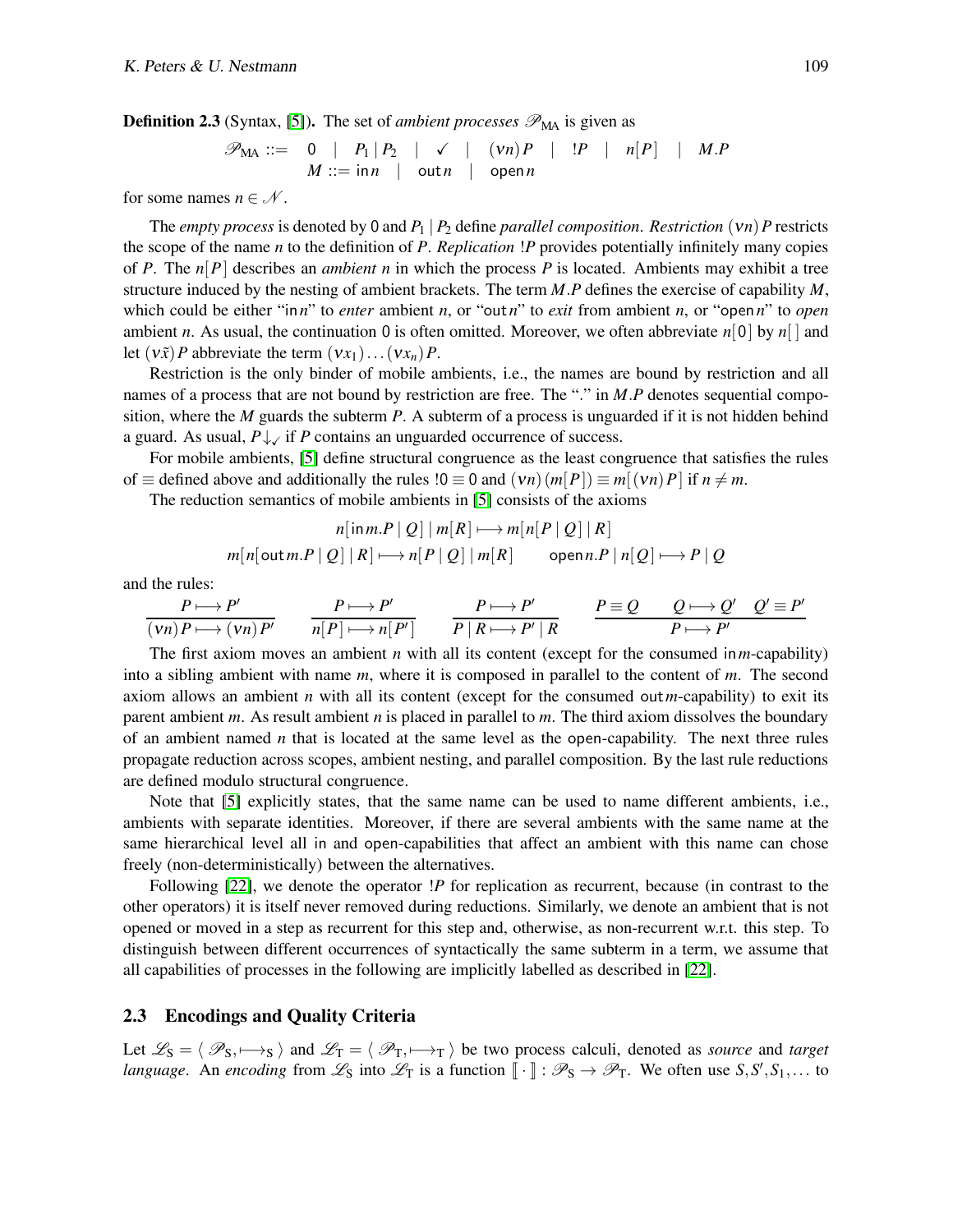range over  $\mathcal{P}_S$  and  $T, T', T_1, \ldots$  to range over  $\mathcal{P}_T$ . Encodings often translate single source term steps into a sequence or pomset of target term steps. We call such a sequence or pomset an *emulation* of the corresponding source term step.

To analyse the quality of encodings and to rule out trivial or meaningless encodings, they are augmented with a set of quality criteria. In order to provide a general framework, Gorla in [\[13\]](#page-16-11) suggests five criteria well suited for language comparison. They are divided into two structural and three semantic criteria. The structural criteria include (1) *compositionality* and (2) *name invariance*. The semantic criteria include (3) *operational correspondence*, (4) *divergence reflection*, and (5) *success sensitiveness*. It turns out that we do not need the second criterion to derive the separation results of this paper. Thus, we omit it. Note that a behavioural equivalence  $\approx$  on the target language is assumed for the definition of name invariance and operational correspondence. Moreover, let  $\varphi : \mathcal{N} \to \mathcal{N}^k$  be a *renaming policy*, i.e., a mapping from a name to a vector of names that can be used by encodings to reserve special names, such that no two different names are translated into overlapping vectors of names.

Intuitively, an encoding is compositional if the translation of an operator is the same for all occurrences of that operator in a term. Hence, the translation of that operator can be captured by a context that is allowed in [\[13\]](#page-16-11) to be parametrised on the free names of the respective source term.

<span id="page-6-0"></span>**Definition 2.4** (Compositionality, [\[13\]](#page-16-11)). The encoding  $\|\cdot\|$  is *compositional* if, for every operator op :  $\mathcal{N}^n \times \mathcal{P}_S^m \to \mathcal{P}_S$  of  $\mathcal{L}_S$  and for every subset of names *N*, there exists a context  $\mathcal{C}_{op}^N([\cdot]_1, \ldots, [\cdot]_{n+m})$ :  $\mathcal{N}^n \times \mathcal{P}_S^m \to \mathcal{P}_T$  such that, for all  $x_1, \ldots, x_n \in \mathcal{N}$  and all  $S_1, \ldots, S_m \in \mathcal{P}_S$  with  $fn(S_1) \cup \ldots \cup fn(S_m) = N$ , it holds that  $[\![\mathbf{op}(x_1,\ldots,x_n,S_1,\ldots,S_m)\!]\!] = \mathscr{C}_{\mathbf{op}}^N(\varphi(x_1),\ldots,\varphi(x_n), [\![S_1]\!]\!]\ldots, [\![S_m]\!])$ .

The first semantic criterion is operational correspondence. It consists of a soundness and a completeness condition. *Completeness* requires that every computation of a source term can be emulated by its translation. *Soundness* requires that every computation of a target term corresponds to some computation of the corresponding source term.

**Definition 2.5** (Operational Correspondence, [\[13\]](#page-16-11)). The encoding  $\|\cdot\|$  satisfies *operational correspondence* if it satisfies:

*Completeness*: For all  $S \Longrightarrow_S S'$ , it holds  $\llbracket S \rrbracket \Longrightarrow_T \asymp \llbracket S' \rrbracket$ .

*Soundness*: For all  $\llbracket S \rrbracket \Longrightarrow_T T$ , there exists an *S'* such that  $S \Longrightarrow_S S'$  and  $T \Longrightarrow_T \asymp \llbracket S' \rrbracket$ .

The definition of operational correspondence relies on the equivalence  $\approx$  to get rid of junk possibly left over within computations of target terms. Sometimes, we refer to the completeness criterion of operational correspondence as *operational completeness* and, accordingly, for the soundness criterion as *operational soundness*.

The next criterion concerns the role of infinite computations in encodings.

**Definition 2.6** (Divergence Reflection, [\[13\]](#page-16-11)). The encoding  $\|\cdot\|$  *reflects divergence* if, for every source term *S*,  $\llbracket S \rrbracket \longrightarrow_T^{\omega}$  implies  $S \longmapsto_S^{\omega}$ .

The last criterion links the behaviour of source terms to the behaviour of their encodings. With Gorla [\[13\]](#page-16-11), we assume a *success* operator  $\checkmark$  as part of the syntax of both the source and the target language. Since  $\checkmark$  cannot be further reduced and  $n(\checkmark) = \text{fn}(\checkmark) = \text{bn}(\checkmark) = \emptyset$ , the semantics and structural congruence of a process calculus are not affected by this additional constant operator. We choose maytesting to test for the reachability of success, i.e.,  $P \Downarrow_{\checkmark} \triangleq \exists P'. P \Longrightarrow P' \wedge P' \downarrow_{\checkmark}$ . However, this choice is not crucial. An encoding preserves the abstract behaviour of the source term if it and its encoding answer the tests for success in exactly the same way.

**Definition 2.7** (Success Sensitiveness, [\[13\]](#page-16-11)). The encoding  $\|\cdot\|$  is *success-sensitive* if, for every source term *S*,  $S \Downarrow \checkmark$  iff  $\lceil S \rceil \Downarrow \checkmark$ .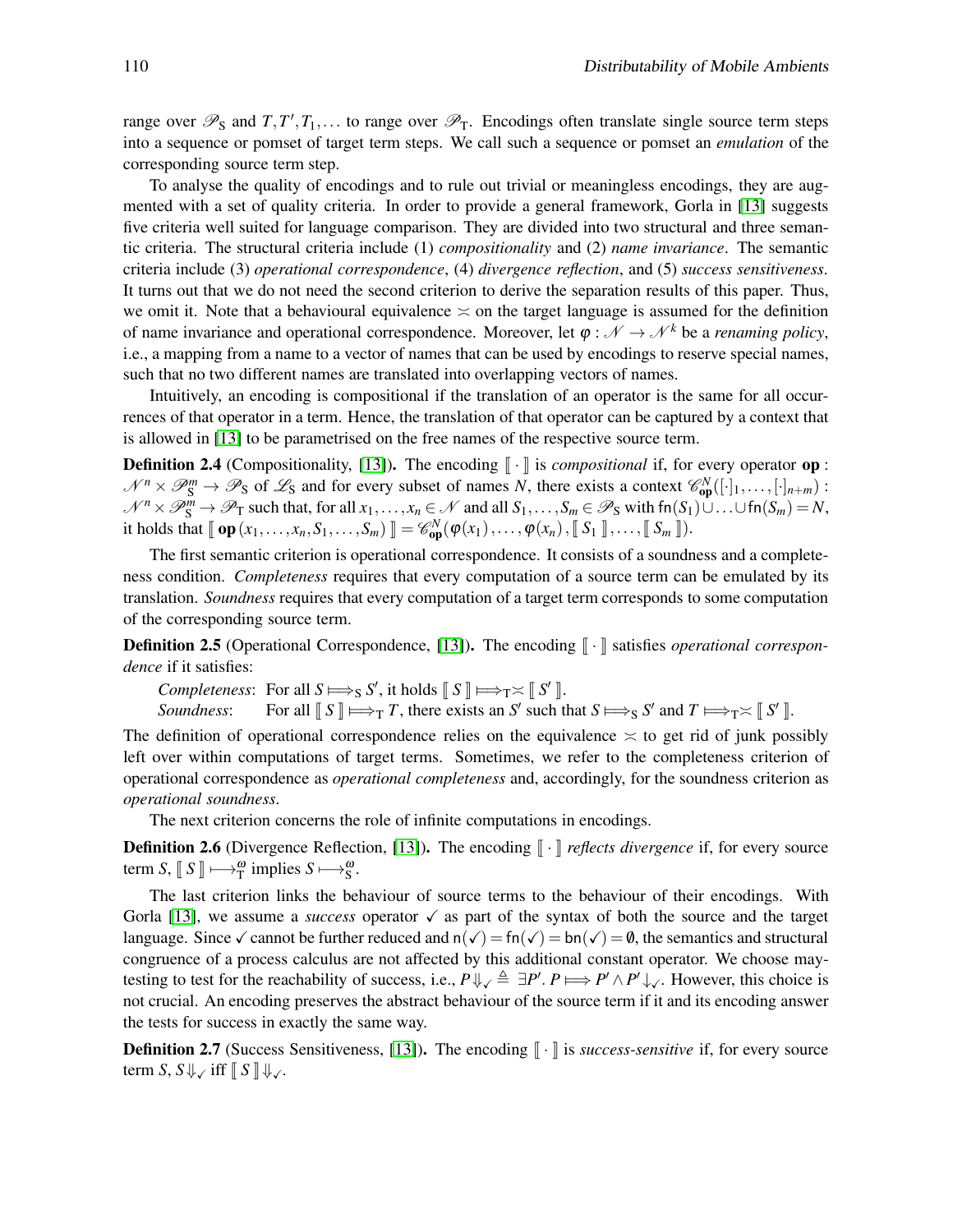This criterion only links the behaviours of source terms and their literal translations, but not of their derivatives. To do so, Gorla relates success sensitiveness and operational correspondence by requiring that the equivalence on the target language never relates two processes with different success behaviours.

**Definition 2.8** (Success Respecting, [\[13\]](#page-16-11)).  $\geq$  is *success respecting* if, for every *P* and *Q* with  $P \Downarrow_{\checkmark}$  and *Q* $\psi$ <sub>√</sub>, it holds that *P*  $\neq$  *Q*.

By [\[13\]](#page-16-11) a "good" equivalence  $\approx$  is often defined in the form of a barbed equivalence (as described e.g. in [\[19\]](#page-16-17)) or can be derived directly from the reduction semantics and is often a congruence, at least with respect to parallel composition. For the separation results presented in this paper, we require only that  $\approx$ is a success respecting reduction bisimulation.

**Definition 2.9** ((Weak) Reduction Bisimulation). The equivalence  $\approx$  is a *(weak) reduction bisimulation* if, for every  $T_1, T_2 \in \mathcal{P}_T$  such that  $T_1 \asymp T_2$ , for all  $T_1 \Longmapsto_T T'_1$  there exists a  $T'_2$  such that  $T_2 \Longmapsto_T T'_2$  and  $T_1' \asymp T_2'.$ 

Note that the best known encoding from the asynchronous pi-calculus into the join-calculus in [\[8\]](#page-16-14) is not compositional, but consists of an inner, compositional encoding surrounded by a fixed context—the implementation of so-called firewalls—that is parametrised on the free names of the source term. In order to capture this and similar encodings and as done in [\[22\]](#page-16-4) we relax the definition of compositionality in our notion of a good encoding.

<span id="page-7-2"></span>**Definition 2.10** (Good Encoding). We consider an encoding  $\|\cdot\|$  to be *good* if it is (1) either compositional or consists of an inner, compositional encoding surrounded by a fixed context that can be parametrised on the free names of the source term, (2) satisfies operational correspondence, (3) reflects divergence, and (4) is success-sensitive. Moreover we require that the equivalence  $\approx$  is a success respecting (weak) reduction bisimulation.

In this case a good encoding respects also the ability to reach success in all finite maximal executions.

Lemma 2.11 ([\[23\]](#page-16-18)). *For all success respecting reduction bisimulations* ≍ *and all convergent target terms*  $T_1, T_2$  *such that*  $T_1 \asymp T_2$ *, it holds*  $T_1 \Downarrow_{\mathcal{N}}$  *iff*  $T_2 \Downarrow_{\mathcal{N}}$ *.* 

Then success sensitiveness preserves the ability to reach success in all finite maximal executions.

Lemma 2.12 ([\[23\]](#page-16-18)). *For all operationally sound, divergence reflecting, and success-sensitive encodings*  $\|\cdot\|$  with respect to some success respecting equivalence  $\asymp$  and for all convergent source terms S, if  $S\Downarrow_{\mathcal{L}}$ ! then  $\llbracket S \rrbracket \Downarrow$   $\checkmark$ !

### <span id="page-7-0"></span>2.4 Distributability and Synchronisation Pattern

Intuitively, a distribution of a process means the extraction (or: separation) of its (sequential) components and their association to different locations. However, not all process calculi in the literature—as e.g. the standard pi-calculus in [\[18\]](#page-16-2)—consider locations explicitly. For the calculi without an explicit notion of location [\[22\]](#page-16-4) defines a general notion of *distributability* that focuses on the possible division of a process term into components. Accordingly, a process *P* is distributable into  $P_1, \ldots, P_n$ , if we find some distribution that extracts  $P_1, \ldots, P_n$  from within *P* onto different locations.

<span id="page-7-1"></span>**Definition 2.13** (Distributability, [\[22\]](#page-16-4)). Let  $\langle \mathcal{P}, \longmapsto \rangle$  be a process calculus,  $\equiv$  be its structural congruence, and  $P \in \mathcal{P}$ . *P* is *distributable* into  $P_1, \ldots, P_n \in \mathcal{P}$  if there exists  $P' \equiv P$  such that

1. for all  $1 \leq i \leq n$ ,  $P_i$  contains at least one capability or constant different from 0 and  $P_i$  is an unguarded subterm of *P*<sup> $\prime$ </sup> or, in case  $\equiv$  is given by a chemical approach,  $\vdash P' \rightleftharpoons \mathcal{R} \vdash P_i$ , *M* for some multisets  $\mathcal{R}, \mathcal{M}$ ,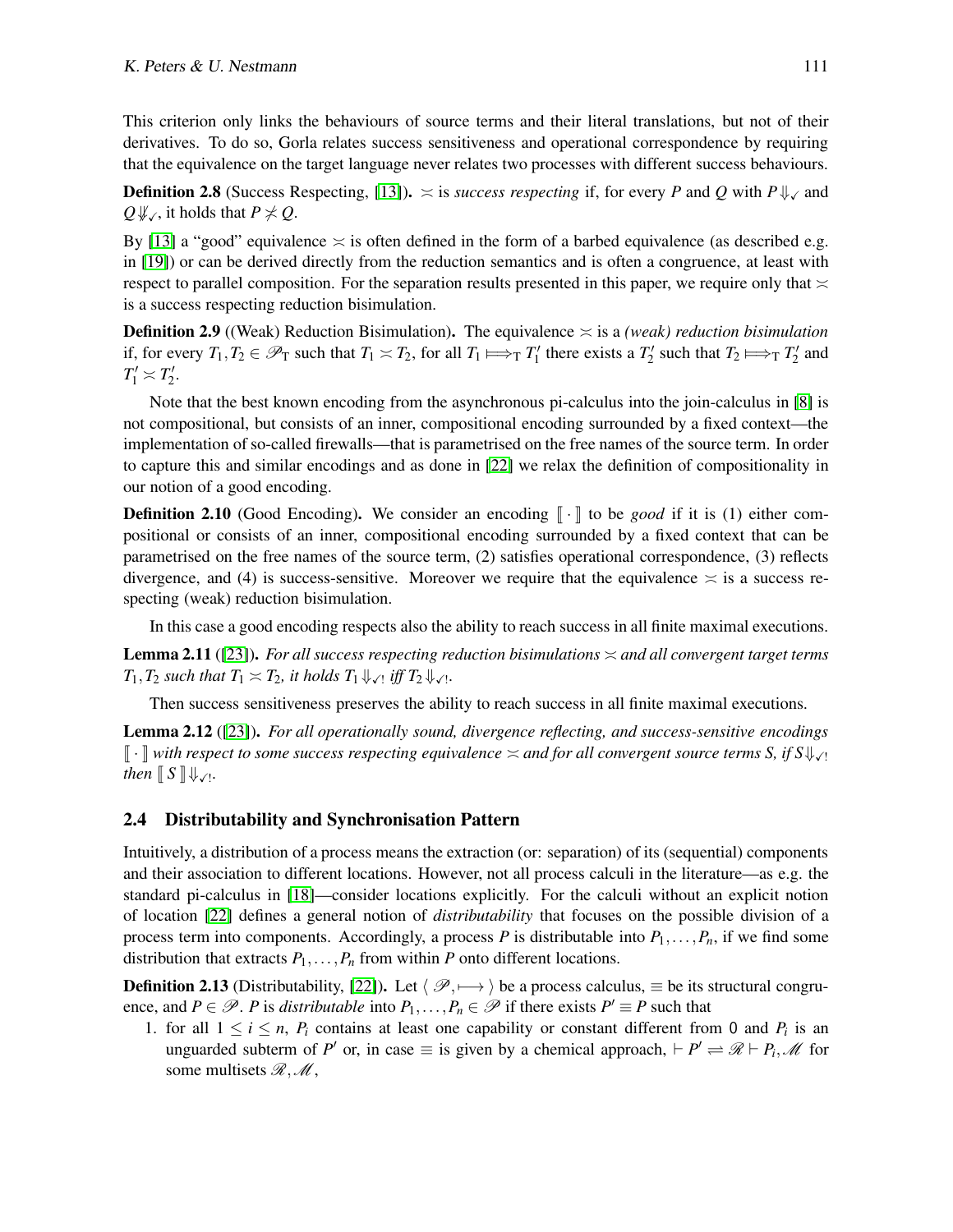- 2. in  $P_1, \ldots, P_n$  there are no two occurrences of the same capability, i.e., no label occurs twice, and
- 3. each guarded subterm and each constant (different from 0) of  $P'$  is a subterm of at least one of the terms  $P_1, \ldots, P_n$ .

The *degree of distributability* of *P* is the maximal number of distributable subterms of *P*.

Accordingly, a pi-term *P* is distributable into  $P_1, \ldots, P_n$  if  $P \equiv (v \tilde{a})(P_1 | \ldots | P_n)$ . The  $\mathscr{P}_1$ -term def  $a \triangleright$ 0 in  $(\text{def } b \triangleright c \langle a \rangle \text{ in } (a \mid b))$  is distributable into def  $a \triangleright 0$  in a and def  $b \triangleright c \langle a \rangle$  in b, but e.g. also into def  $a \triangleright$ 0in 0, def  $b \triangleright c \langle a \rangle$  in 0, *a*, and *b*, because ⊢ def  $a \triangleright 0$  in (def  $b \triangleright c \langle a \rangle$  in  $(a | b)$ )  $\rightleftharpoons$  def *a* in 0,def *b* in  $c \langle a \rangle$  ⊢  $a | b \rightleftharpoons$  def *a* in 0, def *b* in  $c \langle a \rangle \vdash a$ ,  $b \rightleftharpoons$   $\vdash$  def  $a \triangleright 0$  in 0, def  $b \triangleright c \langle a \rangle$  in 0, a, b.

Mobile ambients come with an explicit notion of locations: ambients. A term of  $\mathscr{P}_{MA}$  is distributable into pairwise intersected subsets of its outermost ambients. Applying the Definition [2.13](#page-7-1) results into exactly these distributable components. Because of the rule  $P \equiv P | P$ , the replication of an ambient, e.g. by  $!(n|P|)$  or  $!(\nu n)n[P]$ , is a distributable recurrent operation.

Preservation of distributability means that the target term is at least as distributable as the source term.

**Definition 2.14** (Preservation of Distributability, [\[22\]](#page-16-4)). An encoding  $\lceil \cdot \rceil$  :  $\mathcal{P}_S \to \mathcal{P}_T$  *preserves distributability* if for every  $S \in \mathcal{P}_S$  and for all terms  $S_1, \ldots, S_n \in \mathcal{P}_S$  that are distributable within *S* there are some  $T_1, \ldots, T_n \in \mathcal{P}_T$  that are distributable within  $\llbracket S \rrbracket$  such that  $T_i \asymp \llbracket S_i \rrbracket$  for all  $1 \leq i \leq n$ .

In essence, this requirement is a distributability-enhanced adaptation of operational completeness. It respects both the intuition on distribution as separation on different locations—an encoded source term is at least as distributable as the source term itself—as well as the intuition on distribution as independence of processes and their executions—implemented by  $T_i \approx \mathbb{I} S_i \mathbb{I}$ .

If a single process—of an arbitrary process calculus—can perform two different steps, i.e., steps on capabilities with different labels, then we call these steps alternative to each other. Two alternative steps can either be in conflict or not; in the latter case, it is possible to perform both of them in parallel, according to some assumed step semantics.

**Definition 2.15** (Distributable Steps, [\[22\]](#page-16-4)). Let  $\langle \mathcal{P}, \rightarrow \rangle$  be a process calculus and *P* ∈ P a process. Two alternative steps of *P* are in *conflict*, if performing one step disables the other step, i.e., if both reduce the same not recurrent capability. Otherwise they are *parallel*. Two parallel steps of *P* are *distributable*, if each recurrent capability reduced by both steps is distributable, else the steps are *local*.

Remember that the "same" means "with the same label", i.e., in (open  $n | n[P_1] | n[P_2]$ ) the two steps that open one of the ambients *n* are in conflict but (open *n* |  $n[P_1]$  | open  $n | n[P_2]$ ) can perform two parallel steps—using different open-capabilities and ambients—to open both ambients *n*.

Next we define parallel and distributable sequences of steps.

**Definition 2.16** (Distributable Executions, [\[22\]](#page-16-4)). Let  $\langle \mathcal{P}, \longmapsto \rangle$  be a process calculus,  $P \in \mathcal{P}$ , and let *A* and *B* denote two executions of *P*. *A* and *B* are in *conflict*, if a step of *A* and a step of *B* are in conflict, else *A* and *B* are *parallel*. Two parallel sequences of steps *A* and *B* are *distributable*, if each pair of a step of *A* and a step of *B* is distributable.

Two executions of a term *P* are distributable iff *P* is distributable into two subterms such that each performs one of these executions. Hence, an operationally complete encoding is distributability-preserving only if it preserves the distributability of sequences of source term steps.

**Lemma 2.17** (Distributability-Preservation, [\[22\]](#page-16-4)). An operationally complete encoding  $\|\cdot\|$ :  $\mathscr{P}_S \to \mathscr{P}_T$ *that preserves distributability also preserves distributability of executions, i.e., for all source terms*  $S \in$ P<sup>S</sup> *and all sets of pairwise distributable executions of S, there exists an emulation of each execution in this set such that all these emulations are pairwise distributable in*  $\llbracket S \rrbracket$ *.*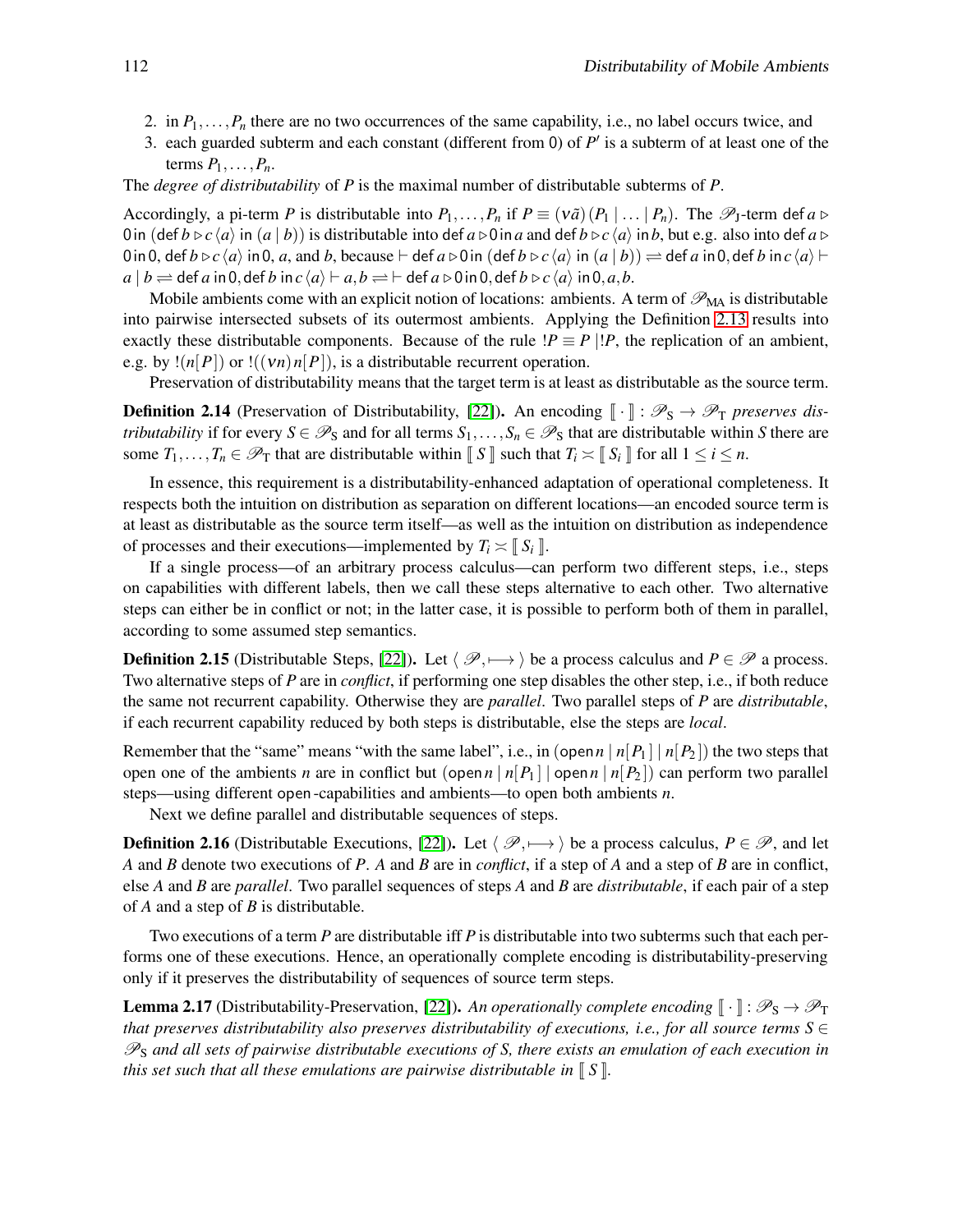As described in the introduction, we consider a process calculus is distributable iff it does not contain a non-local M.

**Definition 2.18** (Synchronisation Pattern M, [\[22\]](#page-16-4)). Let  $\langle \mathcal{P}, \longmapsto \rangle$  be a process calculus and P<sup>M</sup>  $\in \mathcal{P}$ such that:

- 1.  $P^M$  can perform at least three alternative steps *a*:  $P^M \rightarrowtail P_a$ , *b*:  $P^M \rightarrowtail P_b$ , and  $c: P^M \rightarrowtail P_c$  such that  $P_a$ ,  $P_b$ , and  $P_c$  are pairwise different.
- 2. The steps  $a$  and  $c$  are parallel in  $P^M$ .
- 3. But *b* is in conflict with both *a* and *c*.

In this case, we denote the process  $P^M$  as M. If the steps *a* and *c* are distributable in  $P^M$ , then we call the M *non-local*. Otherwise, the M is called *local*.

As shown in [\[22\]](#page-16-4), all M in the join-calculus (J) are local but the asynchronous pi-calculus  $(\pi_a)$ contains the non-local M:  $\overline{y}\langle u \rangle | y(x) . P_1 | \overline{y}\langle v \rangle | y(x) . P_2$  with  $P_1, P_2 \in \mathscr{P}_a$ , where the steps *a*, *b*, and *c* are the reduction of the first out- and input, the first input and the second output, and the second out- and input, respectively. Because of that, there is no good and distributability-preserving encoding from  $\pi_a$  into J. To further distinguish different variants of the pi-calculus, [\[22\]](#page-16-4) introduces a second synchronisation pattern called  $\star$ . Interestingly, it reflects a well-known standard problem in the area of distributed systems, namely the problem of the dining philosophers [\[7\]](#page-16-19).

<span id="page-9-0"></span>**Definition 2.19** (Synchronisation Pattern  $\star$ , [\[22\]](#page-16-4)). Let  $\langle \mathcal{P}, \longmapsto \rangle$  be a process calculus and P<sup> $\star \in \mathcal{P}$  such</sup> that:

- 1. P<sup>\*</sup> can perform at least five alternative reduction steps  $i : P^* \mapsto P_i$  for  $i \in \{a, b, c, d, e\}$  such that the *P<sup>i</sup>* are pairwise different.
- 2. The steps *a*, *b*, *c*, *d*, and *e* form a circle such that *a* is in conflict with *b*, *b* is in conflict with *c*, *c* is in conflict with *d*, *d* is in conflict with *e*, and *e* is in conflict with *a*. Finally,
- 3. every pair of steps in  $\{a,b,c,d,e\}$  that is not in conflict due to the previous condition is parallel in P\*.

In this case, we denote the process  $P^*$  as  $\star$ . The synchronisation pattern  $\star$  is visualised by the Petri net in Figure [1](#page-1-0) (c). If all pairs of parallel steps in  $\{a,b,c,d,e\}$  are distributable in  $\mathsf{P}^*$ , then we call the  $\star$ *non-local*. Otherwise, it is called *local*.

Note that we need at least four steps in this cycle, to have two steps that are distributable, and a cycle of odd degree to distinguish different variants of the pi-calculus. Accordingly, the  $\star$  is the smallest structure with these requirements. To see the connection with the dining philosophers problem, consider the places in Figure [1](#page-1-0) (c) as the chopsticks of the philosophers, i.e., as resources, and the transitions as eating operations, i.e., as steps consuming resources. Each step needs mutually exclusive access to two resources and each resource is shared among two subprocesses. If both resources are allocated simultaneously, eventually exactly two steps are performed.

[\[22\]](#page-16-4) then shows that the asynchronous pi-calculus ( $\pi_a$ ) and also the pi-calculus with separate choice  $(\pi_s)$  do not contain the pattern  $\star$ , whereas the standard pi-calculus  $(\pi_m)$  with mixed choice has  $\star$ . **Example 2.20** (Non-Local  $\star$  in  $\pi_m$ ). Consider a term  $S_m^{\star}(S_1^{\star},...,S_5^{\star}) \in \mathscr{P}_m$  such that

$$
S_{\text{m}}^{\star}(S_{1}^{\star},\ldots,S_{5}^{\star})=\overline{a}+b.S_{1}^{\star}|\overline{b}+c.S_{2}^{\star}|\overline{c}+d.S_{3}^{\star}|\overline{d}+e.S_{4}^{\star}|\overline{e}+a.S_{5}^{\star}
$$

for some  $S_1^*,...,S_5^* \in \{0,\checkmark\}$ . Then,  $S_m^*(S_1^*,...,S_5^*)$  can perform the steps *a*, ..., *e*, where the step  $i \in \{a, \ldots, e\}$  is a communication on channel *i*. By Definition [2.19,](#page-9-0)  $S_m^*(S_1^*, \ldots, S_5^*)$  is a non-local  $\star$ .

Actually, the above term  $S_m^*(S_1^*,...,S_5^*)$  is a  $\star$  in CCS with mixed choice, because for this counterexample the communication of values was not relevant. Adding (unused) values to the communication prefixes is straight forward. By using the  $\star$ -pattern  $S_m^*(S_1^*,...,S_5^*)$  as counterexample, [\[22,](#page-16-4) [23\]](#page-16-18) shows that there is no good and distributability-preserving encoding from  $\pi_{m}$  into  $\pi_{s}$  (or  $\pi_{a}$ ).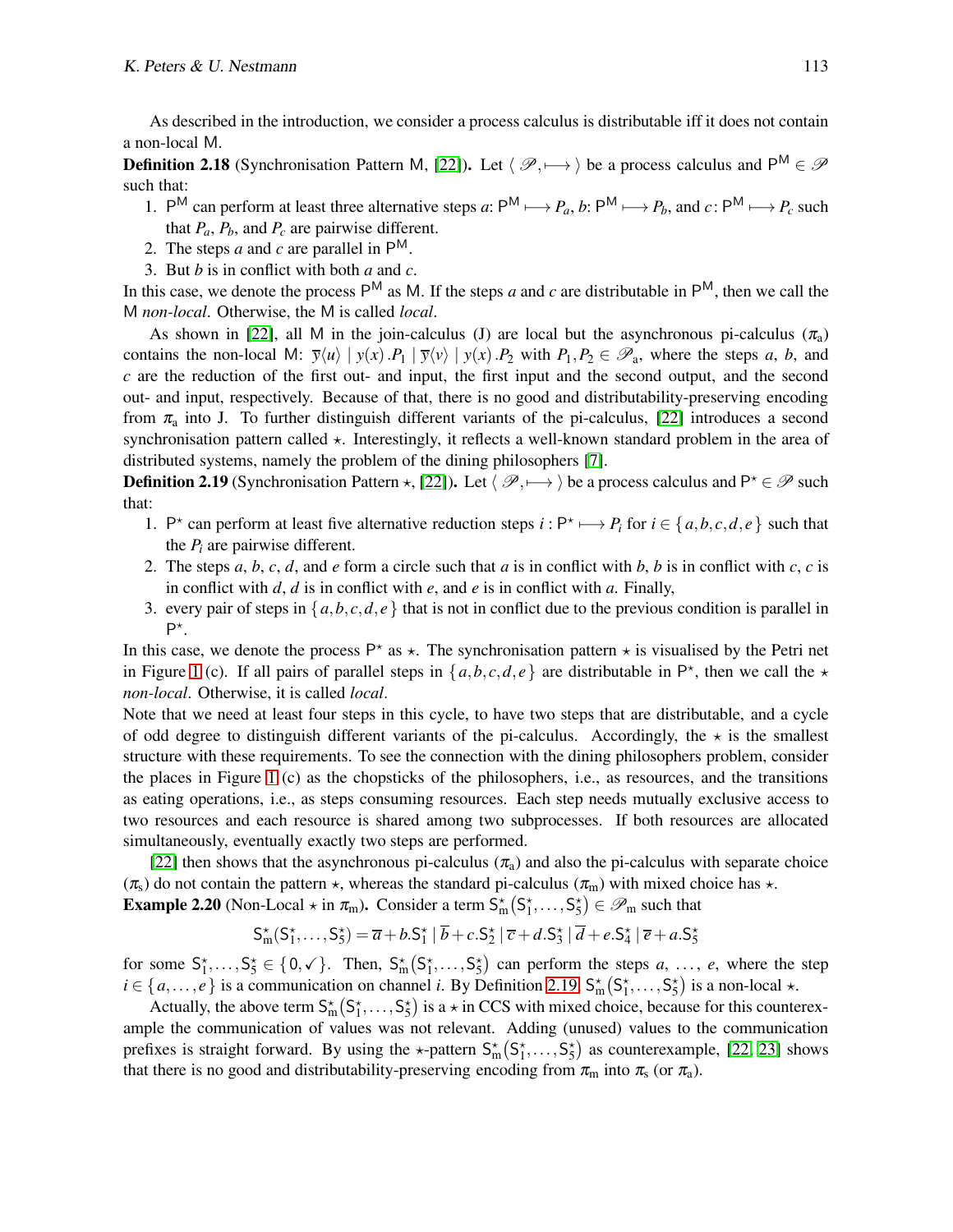# <span id="page-10-0"></span>3 Mobile Ambients are not Distributable

Similar to the join-calculus, mobile ambients were designed in order to be distributed (or distributable), where ambients were introduced as an explicit representation of locations. But in opposite to the joincalculus there are non-local M in mobile ambients, i.e., some form of synchronisation between ambients.

<span id="page-10-2"></span>**Example 3.1** (Non-Local M in Mobile Ambients.). Consider the  $\mathscr{P}_{MA}$ -term

$$
P_{MA}^M = (\text{open } n_1 \mid n_1[P_1]) \mid (n_1[\text{in } n_2.P_2] \mid n_2[P_3])
$$

with  $P_1, P_2, P_3 \in \mathcal{P}_{\text{MA}}$ . P<sub>MA</sub> can perform modulo structural congruence the steps

- *a*:  $P_{\text{MA}}^{\text{M}} \longmapsto P_1 \mid (n_1[\text{in} n_2.P_2] \mid n_2[P_3])$
- *b*:  $P_{\text{MA}}^{\text{M}} \longmapsto n_1[P_1] | \text{in} n_2.P_2 | n_2[P_3]$
- *c*:  $P_{MA}^{M}$  ← (open *n*<sub>1</sub> | *n*<sub>1</sub>[*P*<sub>1</sub>]) | (*n*<sub>2</sub>[*n*<sub>1</sub>[*P*<sub>2</sub>] | *P*<sub>3</sub>])

Here, the steps *a* and *b* compete for the non-recurrent open-capability. The steps *b* and *c* compete for the right ambient  $n_1$  that is non-recurrent in both steps. Hence, both of these pairs of steps are in conflict, while the pair of steps *a* and *c* is distributable. Thus  $P_{MA}^{M}$  is a non-local M.

Similar to the proof, that there is no good and distributability-preserving encoding from  $\pi_a$  into J, we use this P<sub>MA</sub> as a counterexample to show that there is no good and distributability-preserving encoding from MA into J. Therefore, we instantiate the processes  $P_1$ ,  $P_2$ , and  $P_3$  such that the conflicting step *b* can be distinguished by success from the distributable steps *a* and *c*. We choose  $P_1 = n_3$ ,  $P_2 = \ln n_3$ .  $\checkmark$ , and  $P_3$  = open  $n_1$ , such that P<sub>MA</sub> reaches success iff the steps *a* and *c* are performed.

Example 3.2 (Counterexample). The non-local M

$$
\mathsf{S}_{\mathsf{MA}}^{\mathsf{M}} = (\mathsf{open}\, n_1 \,|\, n_1[n_3[\,])\,|\, (n_1[\mathsf{in}\, n_2.\mathsf{in}\, n_3.\checkmark\,]\,|\, n_2[\mathsf{open}\, n_1])
$$

reaches success iff  $S_{MA}^{M}$  performs both of the distributable steps *a* and *c*, where

- *a*:  $S_{MA}^M \longrightarrow S_a$  with  $S_a = n_3 \left[ \right] | (n_1 \left[ \text{in } n_2 \cdot \text{in } n_3 \cdot \checkmark \right] | n_2 \left[ \text{open } n_1 \right] )$  and  $S_a \Downarrow_{\checkmark},$
- *b*:  $S_{\text{MA}}^M \longrightarrow S_b$  with  $S_b = n_1[n_3[$  | | in  $n_2 \cdot \text{in } n_3 \cdot \text{in } n_2[$  open  $n_1$  | and  $S_b \psi_{\text{in}}$ , and
- $\bullet$  *c*:  $S_{MA}^{M} \rightarrow S_{c}$  with  $S_{c} = (\text{open } n_{1} | n_{1}[n_{3}[]]) | n_{2}[n_{1}[in n_{3}]\cdot \sqrt{)] \text{open } n_{1} ]$  and  $S_{c} \Downarrow \sqrt{1}$ .

Any good encoding that preserves distributability has to translate  $S_{MA}^M$  such that the emulations of the steps *a* and *c* are again distributable. However, the encoding can translate these two steps into sequences of steps, which allows to emulate the conflicts with the emulation of *b* by two different distributable steps. We show that every distributability-preserving encoding has to distribute *b* and, afterwards, that this distribution of *b* violates the criteria of a good encoding.

<span id="page-10-1"></span>**Lemma 3.3.** *Every encoding*  $[\![\cdot]\!] : \mathscr{P}_{MA} \to \mathscr{P}_{J}$  *that is good and distributability-preserving has to split up the conflict in*  $S_{\text{MA}}^{\text{M}}$  *of b with a and c such that there exists a maximal execution in*  $\lbrack S_{\text{MA}}^{\text{M}} \rbrack$  *in which a is emulated but not c, and vice versa.*

In [\[22\]](#page-16-4) we show a similar result for all encodings from  $\pi_a$  into J (Lemma 4 in [\[22\]](#page-16-4)) using a counterexample E1. Since the counterexample  $S_{MA}^{M}$  in MA is in its properties very similar to the counterexample E1 of [\[22\]](#page-16-4), the proof of Lemma [3.3](#page-10-1) is exactly the same as the proof of Lemma 4 in [\[22\]](#page-16-4) as presented in [\[23\]](#page-16-18). The main idea of this proof is as follows: Any good encoding that preserves distributability has to translate  $S_{\text{MA}}^{\text{M}}$  such that the emulations of the steps *a* and *c* are again distributable. Moreover any good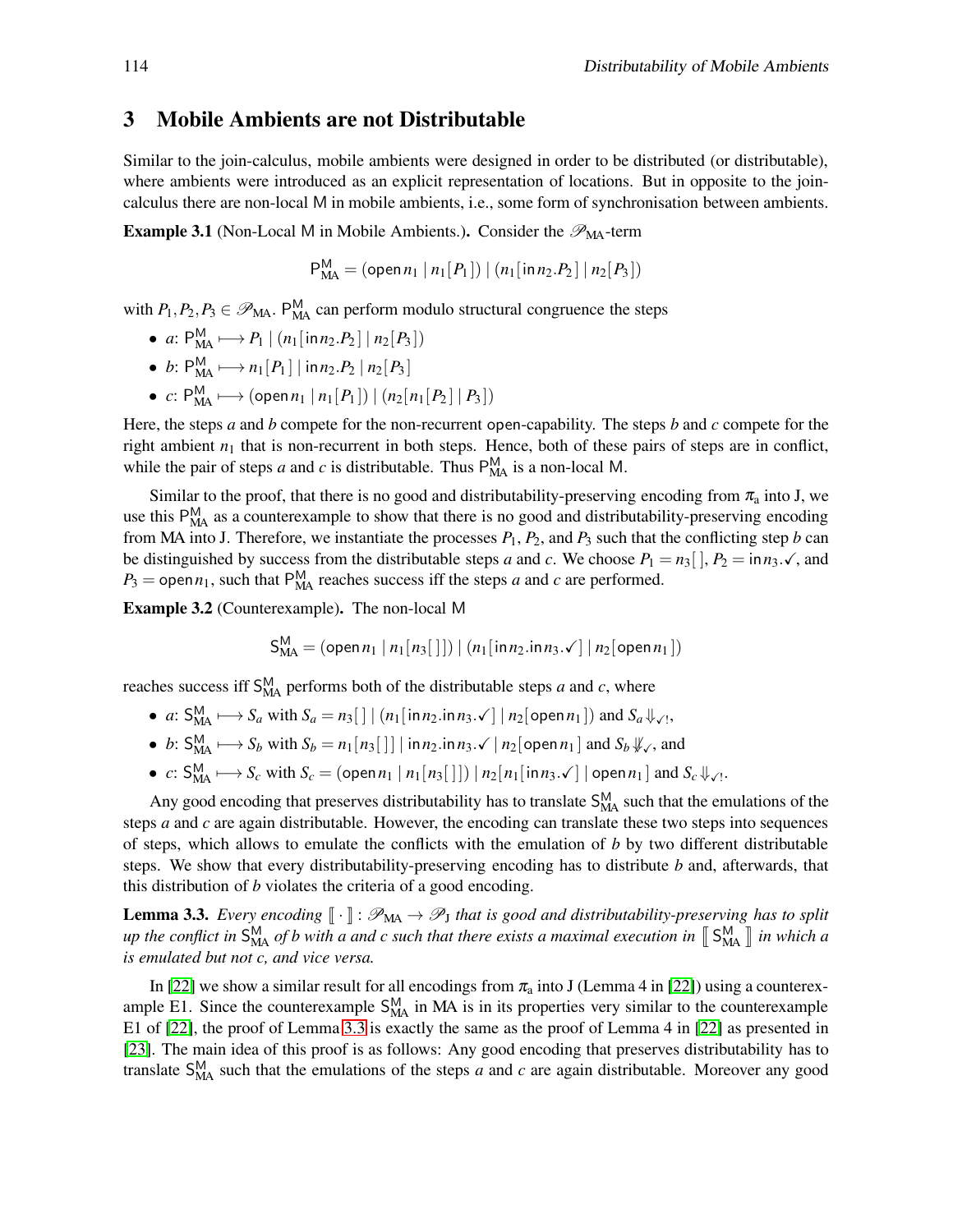encoding has to translate the conflicts between *a* and *b* as well as between *b* and *c* into conflicts between the respective emulations. This either leads to a non-local M again or it results into an emulation of *b* with at least two steps such that the conflicts with the emulation of *b* are emulated by two different steps. Next we show that this distribution of the conflict violates the criteria of a good encoding with respect to the considered source language, i.e., w.r.t. our counterexample  $S_{MA}^{M}$  and an adaptation of this example.

Also the proof that there is no good and distributability-preserving encoding from MA into J is very similar to the proof for the non-existence of such an encoding from  $\pi_a$  into J in [\[22,](#page-16-4) [23\]](#page-16-18).

<span id="page-11-1"></span>Theorem 3.4. *There is no good and distributability-preserving encoding from* MA *into* J*.*

*Proof.* Assume the opposite. Then there is a good and distributability-preserving encoding of  $S_{MA}^{M}$ . By the proof of Lemma [3.3,](#page-10-1) there is a maximal execution of  $\llbracket S_{\text{MA}}^{\text{M}} \rrbracket$  in that *a* but not *c* is emulated or vice versa. Since  $S_a \Downarrow_{\mathcal{N}}$  and  $S_c \Downarrow_{\mathcal{N}}$  and because of success sensitiveness, the corresponding emulation leads to success. So there is an execution such that the emulation of *a* leads to success without the emulation of *c* or vice versa. Let us assume that *a* but not *c* is emulated. The other case is similar.

For encodings with respect to the relaxed definition of compositionality in Definition [2.10,](#page-7-2) there exists a context  $\mathscr{C}^{[\cdot]_1,[\cdot]_2}(\mathscr{P}_J)^2 \to \mathscr{P}_J$ —the combination of the surrounding context and the context intro-duced by compositionality (Definition [2.4\)](#page-6-0)—such that  $\llbracket S_{\text{MA}}^{\text{M}} \rrbracket = \mathscr{C}(\llbracket S_1 \rrbracket, \llbracket S_2 \rrbracket)$ , where  $S_1, S_2 \in \mathscr{P}_{\text{MA}}$ with  $S_1 = \text{open } n_1 | n_1[n_3[]]$  and  $S_2 = n_1[\text{inn}_2.\text{inn}_3.\check{\checkmark}] | n_2[\text{open } n_1]$ . Let  $S_2' = n_1[\text{out}_2.\text{inn}_3.\checkmark]$  $n_2$ [open $n_1$ ]. Since  $f_n(S_2) = f_n(S'_2)$ , also  $S_1 \mid S'_2$  has to be translated by the same context, i.e.,  $\llbracket S_1 \mid S'_2 \rrbracket =$  $\mathscr{C}(\llbracket S_1 \rrbracket, \llbracket S_2 \rrbracket)$ .  $S_{MA}^M$  and  $S_1 \mid S_2^V$  differ only by a capability necessary for step *c*, but step *a* and *b* are still possible. We conclude, that if  $\mathscr{C}(\mathbb{I} S_1 \mathbb{I}, \mathbb{I} S_2 \mathbb{I})$  reaches some  $T_a \psi_{\mathcal{N}!}$  without the emulation of *c*, then  $\mathscr{C}(\llbracket S_1 \rrbracket, \llbracket S_2' \rrbracket)$  reaches at least some state  $T'_a$  such that  $T'_a \Downarrow \checkmark$ . Hence,  $\llbracket S_1 \mid S_2' \rrbracket \Downarrow \checkmark$  but  $(S_1 \mid S_2') \Downarrow \checkmark$ which contradicts success sensitiveness.  $\Box$ 

Note that the only differences in the proof above and the proof for the the non-existence of a good and distributability-preserving encoding from  $\pi_a$  into J in [\[23\]](#page-16-18) are the due to the different counterexample and the corresponding choice of its adaptation with  $S'_2$ .

## <span id="page-11-0"></span>4 Conflicts in Mobile Ambients

Both of the above-defined synchronisation patterns rely on the notion of conflict. In mobile ambients, the same ambient can be considered as recurrent in one step, but non-recurrent in another step. This fact, i.e., the existence of operators that are recurrent for some but non-recurrent for other steps, distinguishes mobile ambients from all other calculi considered in [\[22\]](#page-16-4) and generates a new notion of conflict.

Example 4.1 (Asymmetric Conflict). Consider the mobile ambient term:

$$
P = n_1[\operatorname{in} n_2] | n_2[\operatorname{in} n_3] | n_3[]
$$

*P* can perform two alternative steps

- $s_1$ :  $P \longmapsto P_1$  with  $P_1 = n_2[n_1] | \text{in } n_3 | n_4$ [ ] and
- $s_2: P \longmapsto P_2$  with  $P_2 = n_1 \lfloor \ln n_2 \rfloor \lfloor n_3 \lfloor n_2 \rfloor \rfloor$

that both use the ambient  $n_2$  (but no other operator is used in both steps). In  $s_1$ , the ambient  $n_2$  is a recurrent capability but in  $s_2$  the ambient  $n_2$  is moved and, thus, is non-recurrent. Accordingly,  $s_2$ disables  $s_1$ , i.e.,  $P_2 \nleftrightarrow$ , but not vice versa, i.e.,  $P_1$  can perform the step  $s_2$  such that  $P_1 \nleftrightarrow n_3[n_2[n_1]]$ .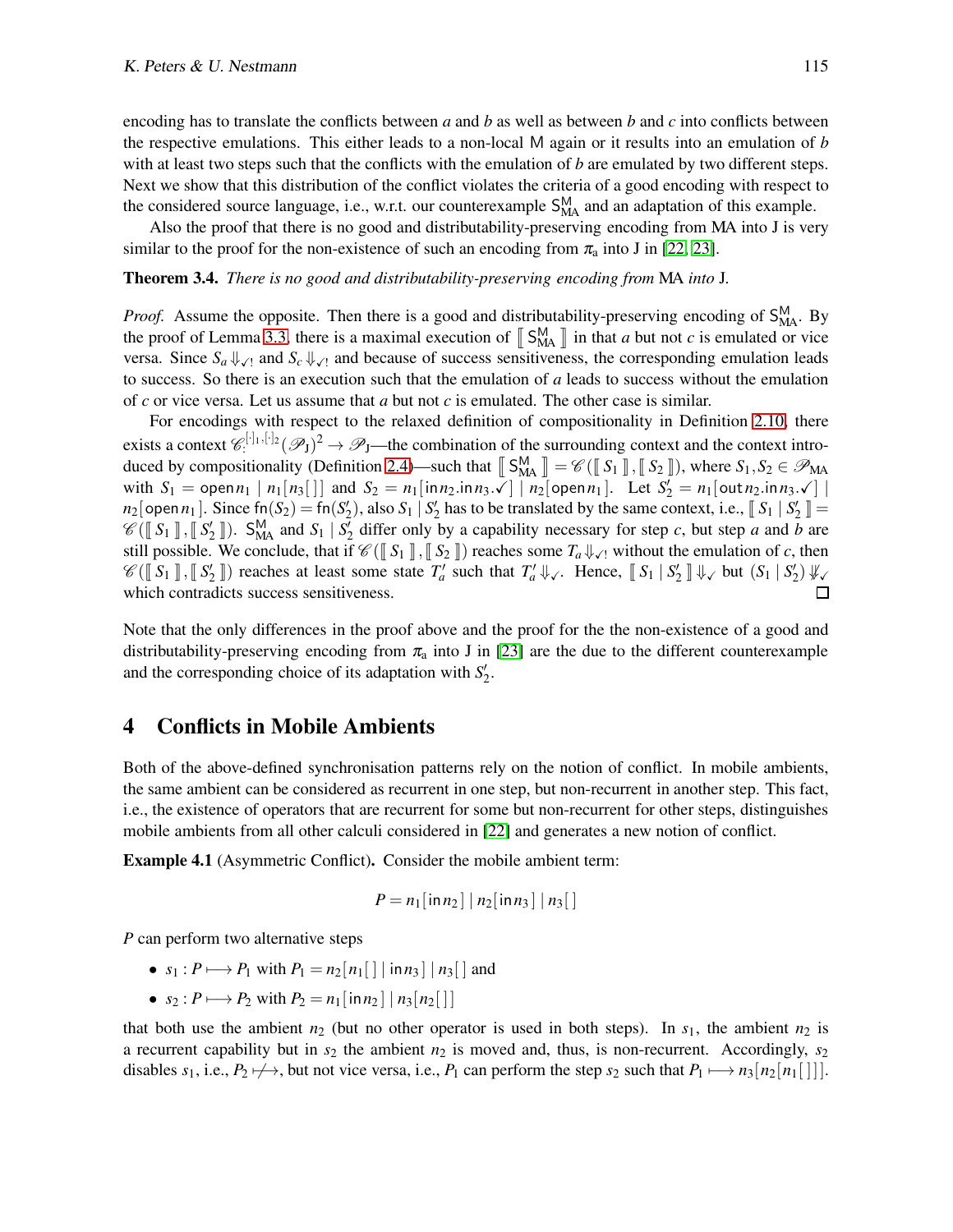Accordingly, we denote a conflict as *symmetric* if the steps compete for an operator that is nonrecurrent in both, i.e., if both steps disable the respective other step, and otherwise as *asymmetric*. The example above can be extended to a cyclic structure of odd degree. The term

$$
a[\mathsf{in} \, b \,] \, | \, b[\mathsf{in} \, c] \, | \, c[\mathsf{in} \, d] \, | \, d[\mathsf{in} \, e] \, | \, e[\mathsf{in} \, a]
$$

even satisfies Definition [2.19,](#page-9-0) i.e., it describes a non-local  $\star$ , if we were to relax in the required conflicts in Definition [2.19](#page-9-0) by requiring only asymmetric conflicts. However, because of the asymmetric conflicts within this structure, it can be encoded much more easily than  $a \star$  with symmetric conflicts. This is also reflected by the fact that in the proofs for the separation result between  $\pi_m$  and  $\pi_a$  in [\[22\]](#page-16-4) we have to rely on the mutually exclusive nature of the conflicts in the  $\star$  of the counterexample  $S_m^*(S_1^*,...,S_5^*)$ . Accordingly, we cannot use an M or  $a \star$  with asymmetric conflicts to derive separation results as done above. Instead, we show that, despite of the  $\star$  with asymmetric conflicts, mobile ambients can be separated from  $\pi_{\rm m}$  by the synchronisation pattern  $\star$ , because they cannot express a  $\star$  with symmetric conflicts.

It turns out that the symmetric conflict in the pattern M of the step *b* with *a* and *c* as given in Example [3.1](#page-10-2) can only be expressed with an open-action.

<span id="page-12-1"></span>**Lemma 4.2.** Let  $P \in \mathcal{P}_{\text{MA}}$  be an M. Then one of the two conflicts is asymmetric or the step b reduces *an* open*-action.*

Since the synchronisation pattern  $\star$  consists of several cyclic overlapping M, all five steps of a  $\star$ in mobile ambients have to reduce an open-capability or at least one of the conflicts is asymmetric. However, five steps on open-capabilities cannot be combined in a cycle of odd degree. Thus, in all  $\star$ -like structures there is at least one asymmetric conflict. But there are no  $\star$  (without asymmetric conflicts) in mobile ambients.

<span id="page-12-0"></span>**Lemma 4.3.** For all  $\star$ -like structures  $P \in \mathcal{P}_{\text{MA}}$  one of the conflicts in P that exist according to Defini*tion [2.19](#page-9-0) is asymmetric.*

A  $\star$  with an asymmetric conflict cannot be extended to a  $\star$  that can be used as counterexample similarly to  $S_m^*(S_1^*,...,S_5^*)$  in [\[22,](#page-16-4) [23\]](#page-16-18). The proof to separate  $\pi_m$  from  $\pi_s$  and  $\pi_a$  in [\[22,](#page-16-4) 23] exploits the fact that every maximal execution of  $\star$  contains exactly two distributable steps of the five alternative steps that form the  $\star$ . But, if we replace a conflict in the  $\star$  by an asymmetric conflict, then three steps are possible in one execution.

**Lemma 4.4.** All  $\star$ -like structures  $P \in \mathcal{P}_{\text{MA}}$  have an execution that executes three of the five alternative *steps that exist according to Definition [2.19.](#page-9-0)*

*Proof.* By Lemma [4.3,](#page-12-0) all  $\star$  in mobile ambients have an asymmetric conflict. Thus, whenever some  $S_m^{\star}([\cdot]_a,\ldots,[\cdot]_e): \mathscr{P}_{MA}^5 \to \mathscr{P}_{MA}$  is such that for all  $S_1^{\star},\ldots,S_5^{\star} \in \{0,\checkmark\}$  the term  $S_m^{\star}(S_1^{\star},\ldots,S_5^{\star})$  is a  $\star$ except for asymmetric conflicts, then there is a maximal execution of  $S_m^*(S_1^*,...,S_5^*)$  that contains three steps of the set  $\{a, \ldots, e\}$ : the two steps that are related by the asymmetric conflict (executing first the step that is not in conflict to the other and then the one-sided conflicting step) and the step that is in parallel to both of the former neighbouring steps.  $\Box$ 

To show that there is no good and distributability-preserving encoding from  $\pi_{m}$  into MA we proceed as in [\[22,](#page-16-4) [23\]](#page-16-18). First, we observe that every conflict in our counterexample  $S_m^*(S_1^*,...,S_5^*)$  has to be translated into conflicts of the respective emulations in mobile ambients.

**Lemma 4.5.** Any good and distributability-preserving encoding  $\lceil \cdot \rceil \colon \mathcal{P}_{m} \to \mathcal{P}_{MA}$  has to translate the conflicts in  $S_m^*(S_1^*,...,S_5^*)$  into conflicts of the corresponding emulations.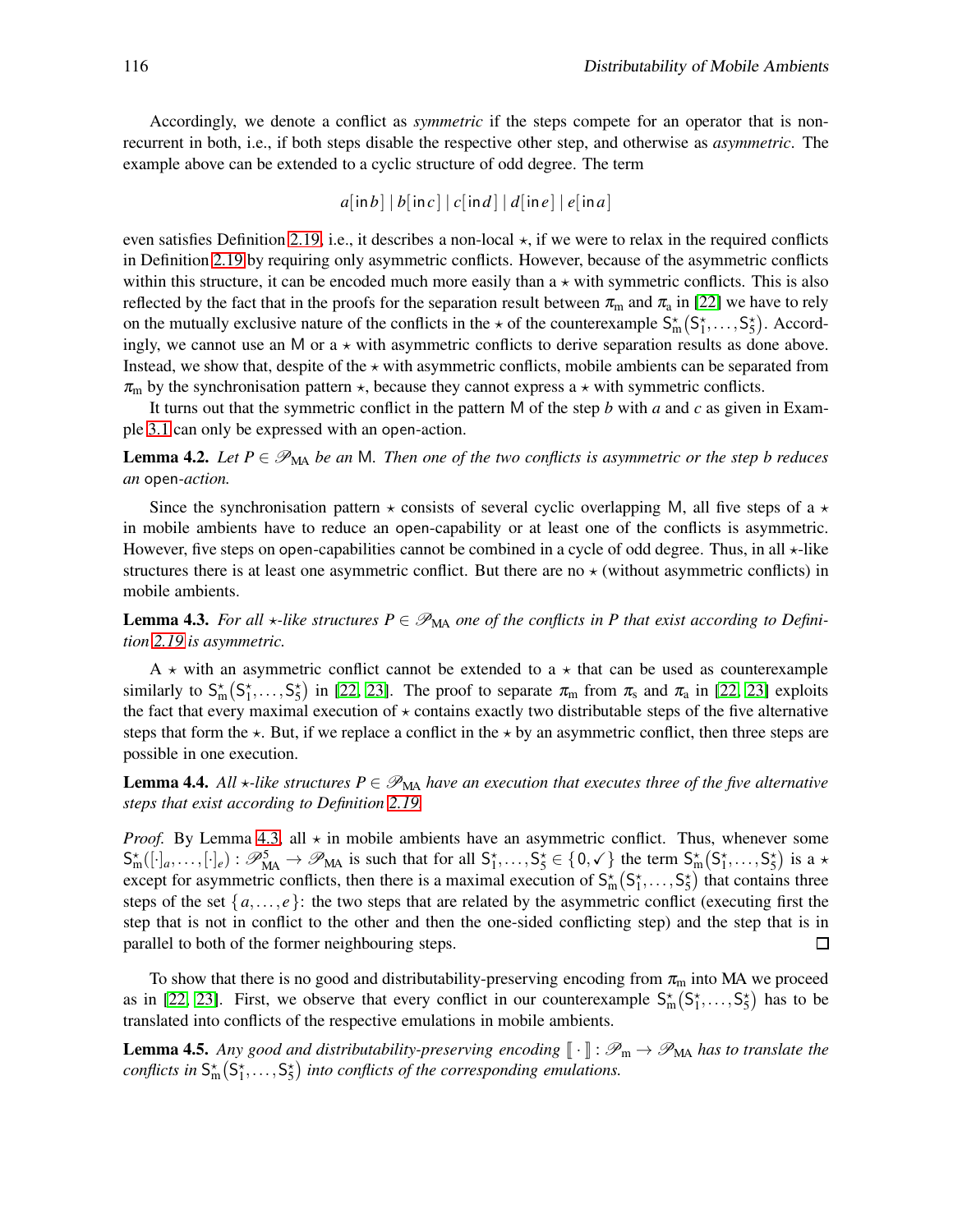The proof of this Lemma is exactly the same as the proof for the corresponding Lemma for encodings from  $\pi_m$  into  $\pi_s$  in [\[23\]](#page-16-18) but using the lemmas above, because this proof relies on the encodability criteria and the abstract notion of conflicts that is the same for  $\pi_s$  and MA. Note that this proof assumes an encoding that satisfies compositionality as defined in Definition [2.4,](#page-6-0) but, as already stated in [\[22\]](#page-16-4), it also holds in case of the relaxed version of compositionality that is used here. Then, similar to Lemma [3.3,](#page-10-1) we show that each good encoding of the counterexample requires that a conflict has to be distributed.

<span id="page-13-1"></span>**Lemma 4.6.** Any good and distributability-preserving encoding  $\|\cdot\|$  :  $\mathscr{P}_{m} \to \mathscr{P}_{MA}$  has to split up at least *one of the conflicts in*  $S_m^*(S_1^*,...,S_5^*)$  (or in  $S_m^*([\cdot]_a,...,[\cdot]_e)$ ) such that there exists a maximal execution  $of \llbracket S_m^*([\cdot]_a,\ldots,[\cdot]_e) \rrbracket$  that emulates only one source term step, i.e., unguards exactly one of the five holes.

Again, the above proof is in its main idea similar to the respective proof of the corresponding result for encodings from  $\pi_m$  into  $\pi_s$  in [\[23\]](#page-16-18). However, since that proof depends on the expressive power of the considered target language to reason about the properties of the counterexample, we have to adapt it to mobile ambients. Finally, we show again that this distribution of the conflict rules out the possibility of a good and distributability-preserving encoding.

#### <span id="page-13-2"></span>**Theorem 4.7.** *There is no good and distributability-preserving encoding from*  $\pi_{m}$  *into* MA.

The proof of this Theorem very closely follows the proof of the corresponding Theorem for encodings from  $\pi_m$  into  $\pi_s$  in [\[23\]](#page-16-18). It picks the maximal execution of the translation that unguards—according to Lemma [4.6—](#page-13-1)only one hole  $[\cdot]_x$  by emulating only one step *x* of  $S_m^{\star}(S_1^{\star},...,S_5^{\star})$ . Then, we can choose  $S_1^*,\ldots,S_5^* \in \{0,\checkmark\}$  such that  $S_x^* = 0 = S_y^*$ , where *y* is one of the two steps that is parallel to *x*, and  $S_z^* = \checkmark$ for all other cases. Accordingly, for the result  $S_x$  of the step  $x: S_m^*(S_1^*, \ldots, S_5^*) \mapsto S_x$ , we have  $S_x \nvDash_{\checkmark}$ , by doing *y* next, but  $S_x \psi_{\checkmark}$ , because of success in the respective other step that can be executed after *x*. However, the maximal execution of  $S_m^{\star}([\cdot]_a,\ldots,[\cdot]_e)$  that unguards only  $[\cdot]_x$  and emulates only *x* cannot have the same behaviour w.r.t. success. After emulating x we reach a term that cannot offer the possibility to reach success (without the emulation of another source term step) as well as to deadlock without reaching success. This violates our requirements on good encodings.

## <span id="page-13-0"></span>5 Distributing Mobile Ambients

Theorem [3.4](#page-11-1) shows that mobile ambients are not as distributable as the join-calculus. Nonetheless, [\[9\]](#page-16-20) presents an encoding from MA into J in order to build a distributed implementation of mobile ambients in Jocaml ([\[6\]](#page-16-21)). Let us consider what this encoding does with our counterexample  $P_{MA}^{M}$  for the non-existence of a good and distributability-preserving encoding from MA into J. The encoding in [\[9\]](#page-16-20) translates each ambient into a single unique join definition. Then it splits in, out, and open-actions into respective subactions that are controlled by the join definition that represents the parent ambient in the source. Therefore, to perform the emulations of the distributed steps *a* and *c* of  $P_{\text{MA}}^{\text{M}}$ , the respective parts of the implementation first have to register their desire to do these steps with their parent join definition. Unfortunately, as each join definition is a single location, these two steps interact with the same join definition, so they cannot be considered as distributed. Accordingly, the encoding presented in [\[9\]](#page-16-20) is not distributability-preserving in our sense, because the emulations of *a* and *c* are synchronised.

Indeed, the authors of [\[9\]](#page-16-20) already state that the explicit control of subactions by the translation of the parent ambient introduces some form of synchronisation. However, they claim that the form of synchronisation introduced by the presented encoding is less crucial than, e.g., a centralised solution. Our results support the quality of their solution, by proving that no good and fully distributability-preserving encoding from MA into J exists. So, a bit of synchronisation is indeed necessary. But, our results also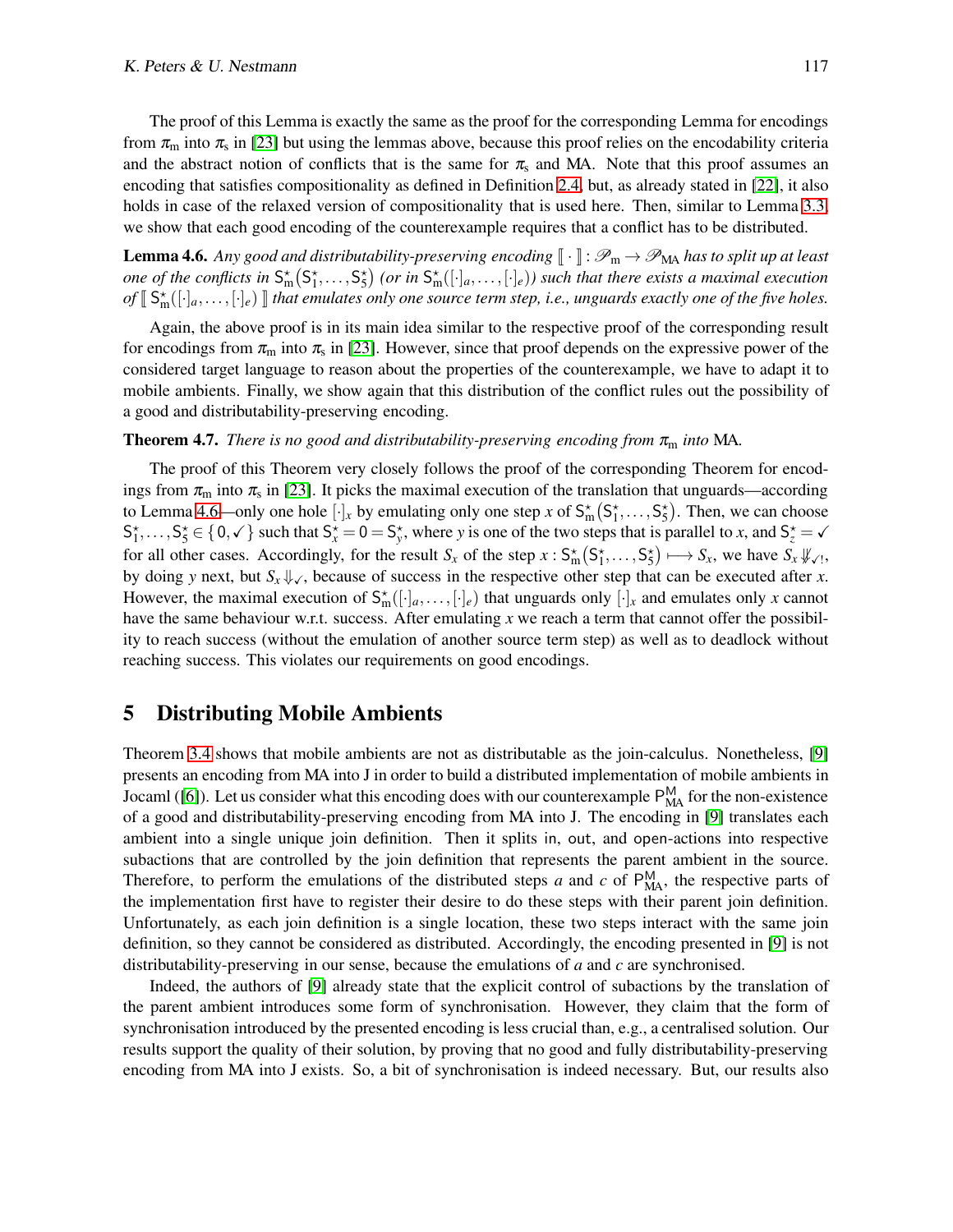suggest possible ways to circumvent the problems in the distribution of mobile ambients altogether by proposing small alterations of the source calculus itself in order to prevent M-patterns from the outset.

By Lemma [4.2,](#page-12-1) all M in mobile ambients rely on a conflict with an open-action that addresses two different ambients with the same name. A natural solution to circumvent this problem is to avoid different ambients with the same name. By Lemma [4.2,](#page-12-1) mobile ambients with unique ambient names cannot express the pattern M.

#### Corollary 5.1. *There are no* M *in mobile ambients, where all ambient names are unique.*

Without such an M as counterexample, our proof of Theorem [3.4](#page-11-1) would no longer work. Instead, we can show that there is then no good and distributability-preserving encoding from  $\pi_a$  into MA, by using the example of an M in  $\pi_a$  of [\[22\]](#page-16-4) as counterexample and following a similar proof strategy as for the separation result between  $\pi_a$  and J.

### Claim 5.2. *If mobile ambients forbid for ambients with the same name, then there is no good and distributability-preserving encoding from*  $\pi$ <sub>a</sub> *into* MA.

The proof of the above claim relies of the formalisation of the requirement that no two different ambients have the same name in the definition of the calculus. More precisely, we need to adapt the proof that every good and distributability-perserving encoding has to split up the conflict in the M of *b* with *a* and *c* to the target language MA with unique ambient names. Since there are several different ways to implement this requirement in the syntax of mobile ambients, we do not formally prove the above claim here. However, we expect that this proof would exploit the same strategy as in [\[23\]](#page-16-18) and require only small adaptations due to the definition of the calculus.

Actually, the possibility to have different ambients with the same name was already identified as problematic in the encoding of [\[9\]](#page-16-20). To circumvent this problem, the encoding introduces unique identifiers for all ambients and one of the reasons for the interaction with the respective translation of the parent ambient to control the translations of ambient actions is that these translations of parent ambients keep the knowledge about the unique identifiers of their children. Thus, forbidding different ambients with the same name not only allows for completely distributed implementations of the calculus but also significantly simplifies translations that follow the strategy of [\[9\]](#page-16-20).

To obtain strategies to implement this requirement, we can have a look at other distributed calculi with unique location names. The join-calculus ([\[8\]](#page-16-14)) ensures the uniqueness of its locations by combining input prefixes with restriction in join definitions. Thus, every join definition, i.e., location, introduces its own name space. Interaction is limited to such restricted names with a clear and unique destination. The advantage is that the uniqueness of location names is ensured by definition; the disadvantage is that some forms of interaction—e.g. a two-way handshake—are syntactically more difficult due to these sharp restriction borders. The distributed pi-calculus ([\[14\]](#page-16-1)) has a flat structure of locations and ensures uniqueness by the structural congruence rule  $n[P] \mid n[Q] \equiv n[P \mid Q]$  that unifies different parts of a location. However, adding such a rule to mobile ambients requires a non-trivial adaptation of the semantics, because the open, in, and out-actions would need to first collect all ambient parts that are possibly dispersed over the term structure before they can proceed. Moreover, following this approach would not completely rule out different ambients with the same name but only different such ambients in the same parent ambient (or at top-level). This is, however, sufficient to ensure that there are no M.

### <span id="page-14-0"></span>6 Conclusions

We proved that there is no good and distributability-preserving encoding from mobile ambients (MA) into the join-calculus (J) and neither from the standard pi-calculus with mixed choice  $(\pi_m)$  into mobile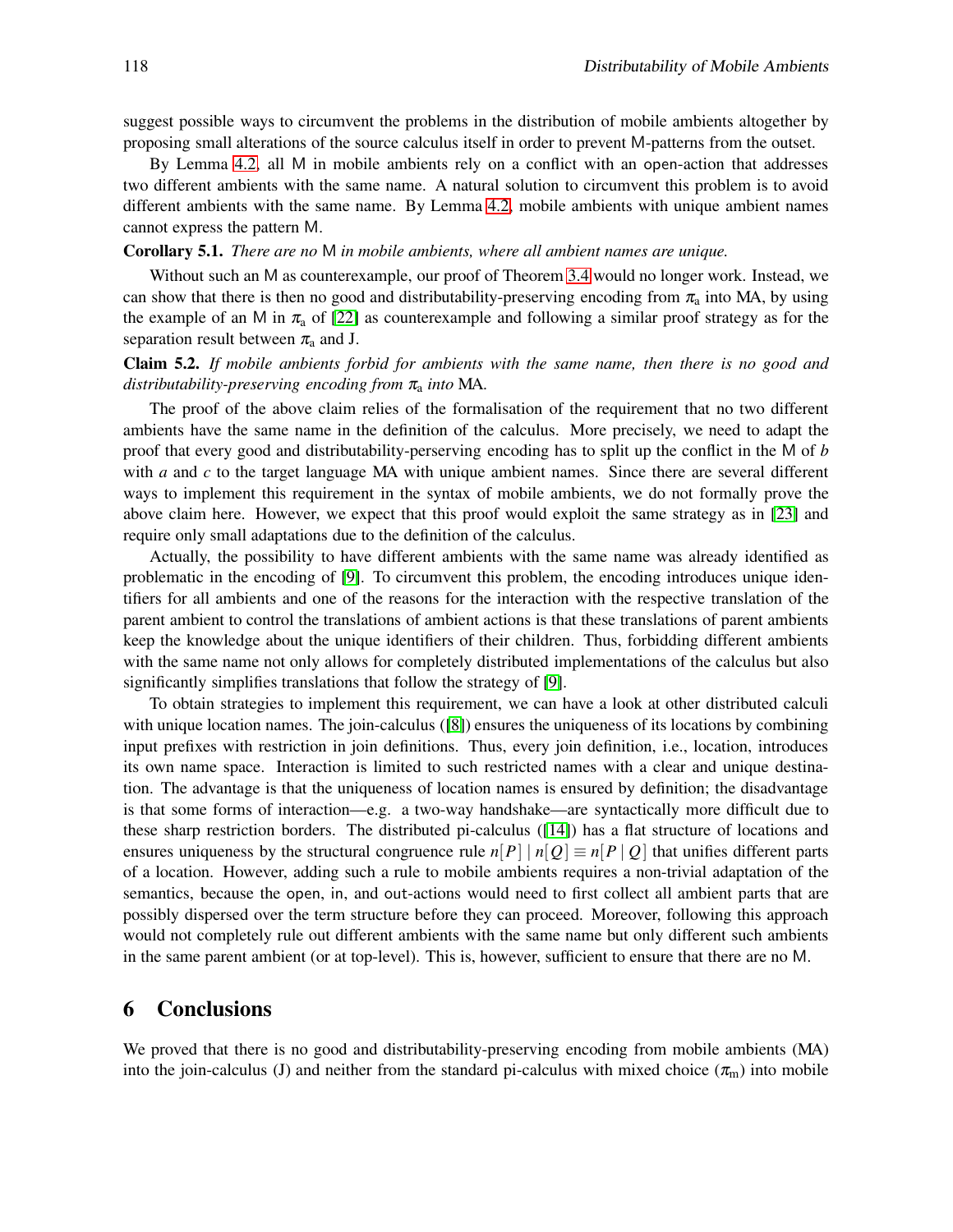

<span id="page-15-0"></span>Figure 2: Distributability in Pi-like Calculi.

ambients. Note that these results stay valid also for the extension of MA with communication prefixes as described in [\[4,](#page-16-8) [5\]](#page-16-9), because these communications are local steps that cannot be in conflict to steps with in, out, or open-actions. Thus, all conflicts added by the extension with communication primitives are local and not relevant for the preservation of distributability. Consequently, by extending the results of [\[22\]](#page-16-4), we place mobile ambients on the same level as the pi-calculus with separate choice  $(\pi_s)$  and the asynchronous pi-calculus ( $\pi_a$ ) above J and below  $\pi_m$ . As visualized in Figure [2,](#page-15-0) mobile ambients contain non-local M but cannot express a non-local  $\star$  without asymmetric conflicts.

Asymmetric conflicts, as present in mobile ambients, constitute a variant of conflicts that turns out to be not as crucial for distributed implementations as the standard symmetric conflicts that we usually find in calculi. Nonetheless, the existence of non-local M make fully distributed implementations of mobile ambients difficult—as already observed in [\[9\]](#page-16-20). However, since the reason for these difficulties is now clearly captured in a simple synchronisation pattern, we can more easily derive strategies to adapt mobile ambients to a distributed calculus without such problems.

Interestingly, the extension of mobile ambients into mobile safe ambients in [\[16\]](#page-16-22) does not solve this problem. The main idea of safe ambients is that actions require an explicit agreement on this action by both participating ambients. Therefore, safe ambients augment the respective target ambient of an action *a* with a matching complementary action  $\overline{a}$ . This extension, however does neither change the power to express the pattern M nor the asymmetric nature of conflicts with steps that do not rely on an open-action. In fact, the  $P_{MA}^{M}$  in mobile ambients, i.e., the pattern M, becomes

$$
(\text{open } n_1 \mid n_1[\overline{\text{open}}\, n_1 \mid P_1]) \mid (n_1[\overline{\text{open}}\, n_1 \mid \text{in} \, n_2 \cdot P_2] \mid n_2[\overline{\text{in}}\, n_1 \mid P_3])
$$

in safe ambients. This term is again an M sharing the kind of steps and properties of  $P_{MA}^{M}$ . Thus, we obtain the same separation result as in Theorem [3.4](#page-11-1) with safe ambients using the above counterexample. Moreover, since safe ambients do also not contain  $\star$ , also Theorem [4.7](#page-13-2) stays valid for safe ambients.

The most obvious way to obtain a fully distributed variant of mobile ambients is to ensure uniqueness of ambient names. As a consequence, actions of mobile ambients have a clear and unique destination. Note that, having clear and unique destinations for all actions that travel location borders is also crucial for the distributability of other calculi such as the join-calculus or the distributed pi-calculus. Such unique destinations significantly limit the possibility of conflicts and ensure that all remaining conflicts of the language are local. As a consequence, distributed implementations of such languages do not need to introduce synchronisations and, thus, do not change their semantics. Hence, keeping the destinations for all actions that travel location borders unique, is a good strategy to build distributed calculi in general.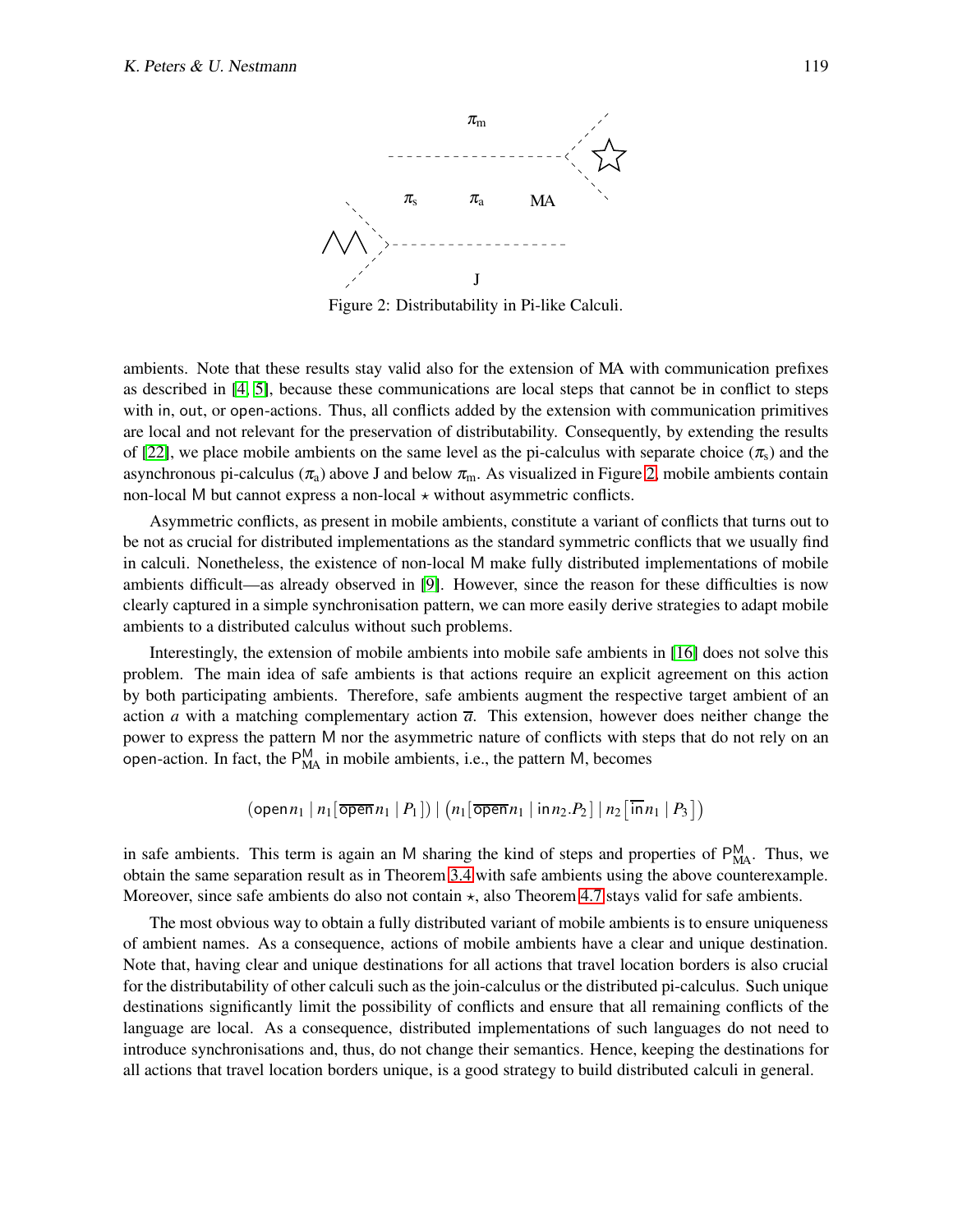# <span id="page-16-16"></span>References

- [1] G. Berry & G. Boudol (1990): *The Chemical Abstract Machine*. In: Proc. of POPL, SIGPLAN-SIGACT, pp. 81–94, doi[:10.1145/96709.96717.](http://dx.doi.org/10.1145/96709.96717)
- <span id="page-16-12"></span><span id="page-16-0"></span>[2] E. Best & P. Darondeau (2011): *Petri Net Distributability*. In: Proc. of PSI, LNCS 7162.
- <span id="page-16-8"></span>[3] G. Boudol (1992): *Asynchrony and the* <sup>π</sup>*-calculus (note)*. Note, INRIA.
- <span id="page-16-9"></span>[4] L. Cardelli & A.D. Gordon (1998): *Mobile ambients*. In: Proc. of FoSSaCS, LNCS 1378, pp. 140–155, doi[:10.1007/BFb0053547.](http://dx.doi.org/10.1007/BFb0053547)
- [5] L. Cardelli & A.D. Gordon (2000): *Mobile ambients*. Theoretical Computer Science 240(1), pp. 177–213, doi[:10.1016/S0304-3975\(99\)00231-5.](http://dx.doi.org/10.1016/S0304-3975(99)00231-5)
- <span id="page-16-21"></span>[6] S. Conchon & F. Le Fessant (1999): *Jocaml: mobile agents for Objective-Caml*. In: Proc. of ASA/MA, IEEE, pp. 22–29, doi[:10.1109/ASAMA.1999.805390.](http://dx.doi.org/10.1109/ASAMA.1999.805390)
- <span id="page-16-19"></span><span id="page-16-14"></span>[7] E.W. Dijkstra (1971): *Hierarchical Ordering of Sequential Processes*. Acta Informatica 1(2), pp. 115–138, doi[:10.1007/BF00289519.](http://dx.doi.org/10.1007/BF00289519)
- [8] C. Fournet & G. Gonthier (1996): *The Reflexive CHAM and the Join-Calculus*. In: Proc. of POPL, SIGPLAN-SIGACT, pp. 372–385, doi[:10.1145/237721.237805.](http://dx.doi.org/10.1145/237721.237805)
- <span id="page-16-20"></span>[9] C. Fournet, J.-J. Lévy & A. Schmitt (2000): *An Asynchronous, Distributed Implementation of Mobile Ambients*. In: Proc. of TCS, LNCS 1872, pp. 348–364, doi[:10.1007/3-540-44929-9](http://dx.doi.org/10.1007/3-540-44929-9_26) 26.
- <span id="page-16-15"></span>[10] R. van Glabbeek (2001): *The Linear Time – Branching Time Spectrum I: The Semantics of Concrete, Sequential Processes*. Handbook of Process Algebra, pp. 3–99.
- <span id="page-16-6"></span>[11] R. van Glabbeek, U. Goltz & J.-W. Schicke (2008): *On Synchronous and Asynchronous Interaction in Distributed Systems*. In: Proc. of MFCS, LNCS 5162, pp. 16–35, doi[:10.1007/978-3-540-85238-4.](http://dx.doi.org/10.1007/978-3-540-85238-4)
- <span id="page-16-7"></span>[12] R. van Glabbeek, U. Goltz & J.-W. Schicke-Uffmann (2012): *On Distributability of Petri Nets*. In: Proc. of FoSSaCS, LNCS 7213, pp. 331–345, doi[:10.1007/978-3-642-28729-9](http://dx.doi.org/10.1007/978-3-642-28729-9_22) 22.
- <span id="page-16-11"></span>[13] D. Gorla (2010): *Towards a Unified Approach to Encodability and Separation Results for Process Calculi*. Information and Computation 208(9), pp. 1031–1053, doi[:10.1016/j.ic.2010.05.002.](http://dx.doi.org/10.1016/j.ic.2010.05.002)
- <span id="page-16-1"></span>[14] M. Hennessy (2007): *A Distributed Pi-Calculus*. Cambridge University Press, doi[:10.1017/CBO9780511611063.](http://dx.doi.org/10.1017/CBO9780511611063)
- <span id="page-16-13"></span>[15] K. Honda & M. Tokoro (1991): *An Object Calculus for Asynchronous Communication*. In: Proc. of ECOOP, LNCS 512, pp. 133–147, doi[:10.1007/BFb0057011.](http://dx.doi.org/10.1007/BFb0057011)
- <span id="page-16-22"></span>[16] F. Levi & D. Sangiorgi (2003): *Mobile Safe Ambients*. In: Proc. of TOPLAS, 25, ACM, pp. 1–69, doi[:10.1145/596980.596981.](http://dx.doi.org/10.1145/596980.596981)
- <span id="page-16-3"></span>[17] J.-J. L´evy (1997): *Some Results in the Join-Calculus*. In: Theoretical Aspects of Computer Software, LNCS 1281, pp. 233–249, doi[:10.1007/BFb0014554.](http://dx.doi.org/10.1007/BFb0014554)
- <span id="page-16-2"></span>[18] R. Milner, J. Parrow & D. Walker (1992): *A Calculus of Mobile Processes, Part I and II*. Information and Computation 100(1), pp. 1–77, doi[:10.1016/0890-5401\(92\)90008-4, 10.1016/0890-5401\(92\)90009-5.](http://dx.doi.org/10.1016/0890-5401(92)90008-4, 10.1016/0890-5401(92)90009-5)
- <span id="page-16-17"></span>[19] R. Milner & D. Sangiorgi (1992): *Barbed Bisimulation*. In: Proc. of ICALP, LNCS 623, pp. 685–695, doi[:10.1007/3-540-55719-9](http://dx.doi.org/10.1007/3-540-55719-9_114) 114.
- <span id="page-16-10"></span><span id="page-16-5"></span>[20] K. Peters (2012): *Translational Expressiveness*. Ph.D. thesis, TU Berlin, doi[:10.14279/depositonce-3416.](http://dx.doi.org/10.14279/depositonce-3416)
- [21] K. Peters & U. Nestmann (2018): *On the Distributability of Mobile Ambients (Technical Report)*. Technical Report, TU Berlin, https://arxiv.org.
- <span id="page-16-4"></span>[22] K. Peters, U. Nestmann & U. Goltz (2013): *On Distributability in Process Calculi*. In: Proc. of ESOP, LNCS 7792, pp. 310–329, doi[:10.1007/978-3-642-37036-6](http://dx.doi.org/10.1007/978-3-642-37036-6_18) 18.
- <span id="page-16-18"></span>[23] K. Peters, U. Nestmann & U. Goltz (2013): *On Distributability in Process Calculi (Appendix)*. Technical Report, TU Berlin. <http://www.mtv.tu-berlin.de/fileadmin/a3435/pubs/distProcCal.pdf>.